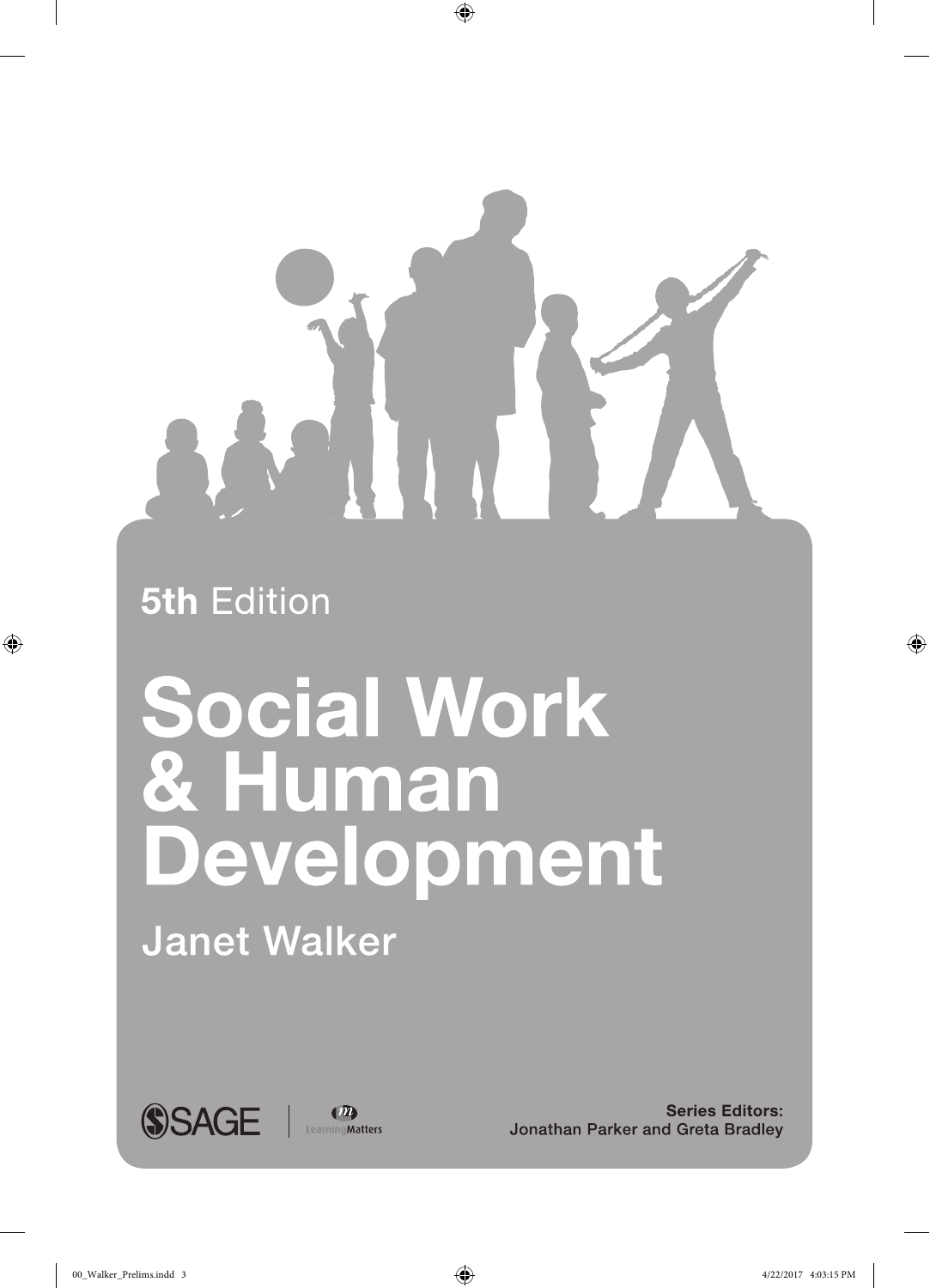



Learning Matters An imprint of SAGE Publications Ltd 1 Oliver's Yard 55 City Road London EC1Y 1SP

SAGE Publications Inc. 2455 Teller Road Thousand Oaks, California 91320

SAGE Publications India Pvt Ltd B 1/I 1 Mohan Cooperative Industrial Area Mathura Road New Delhi 110 044

SAGE Publications Asia-Pacific Pte Ltd 3 Church Street #10–04 Samsung Hub Singapore 049483

2017 Janet Walker

 $\bm \Theta$ 

First published in 2003 by Learning Matters Ltd. Reprinted in 2003 Reprinted in 2004 Reprinted in 2005 (twice) Reprinted in 2006 Second edition 2007 Third edition 2010 Reprinted in 2011 Fourth edition 2014

Apart from any fair dealing for the purposes of research or private study, or criticism or review, as permitted under the Copyright, Design and Patents Act 1988, this publication may be produced, stored or transmitted in any form, by any means, only with the prior permission in writing of the publishers, or in the case of reprographic reproduction, in accordance with the terms of licences issued by the Copyright Licensing Agency. Enquiries concerning reproduction outside these terms should be sent to the publishers.

Editor: Kate Keers Development editor: Lauren Simpson Production controller: Chris Marke Project management: Deer Park Productions, Tavistock, Devon Marketing manager: Camille Richmond Cover design: Wendy Scott Typeset by: C&M Digitals (P) Ltd, Chennai, India Printed in the UK

**Library of Congress Control Number: 2017935031**

**British Library Cataloguing in Publication Data**

A catalogue record for this book is available from the British Library

ISBN: 978-1-4739-8980-1 ISBN 978-1-4739-8981-8 (pbk)

At SAGE we take sustainability seriously. Most of our products are printed in the UK using FSC papers and boards. When we print overseas we ensure sustainable papers are used as measured by the PREPS grading system. We undertake an annual audit to monitor our sustainability.

⊕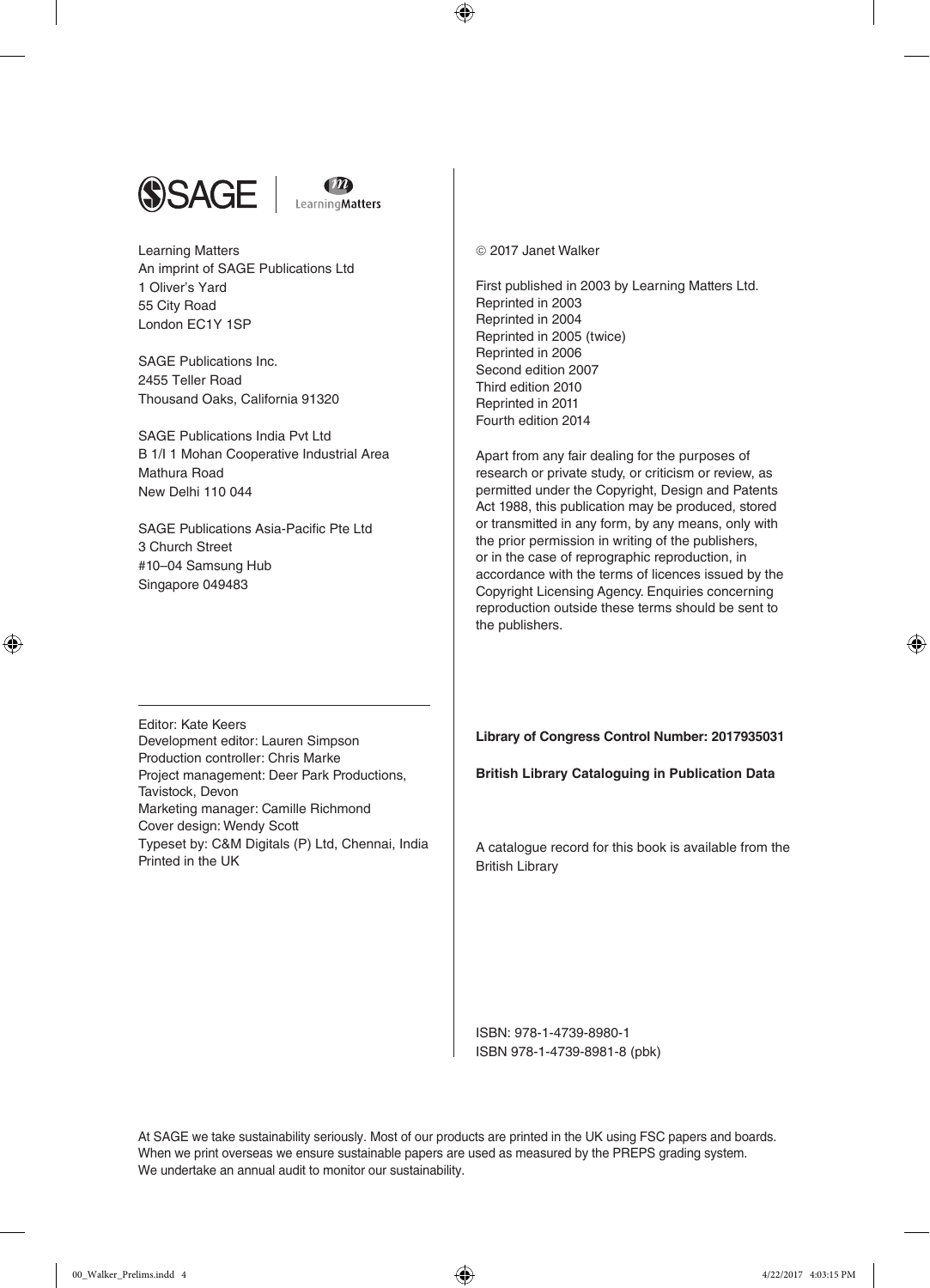⊕

#### Achieving a social work degree

This chapter will help you begin to meet the following capabilities, to the appropriate level, from the Professional Capabilities Framework:

• **Knowledge**

⊕

- $\circ$  Apply knowledge of social sciences, law and social work practice theory.
- **Critical reflection and analysis**
	- $\circ$  Apply critical reflection and analysis to inform and provide a rationale for professional decision making.
- **Professionalism**
	- { Identify and behave as a professional social worker, committed to professional development.
- **Rights, justice and economic well-being**
	- $\circ$  Advance human rights and promote social justice and economic well-being.
- **Professional leadership**
	- $\circ$  Take responsibility for the professional learning and development of others through supervision, mentoring, assessing, research, teaching, leadership and management.

It will also introduce you to the following academic standards as set out in the social work subject benchmark statement:

**3.1.4 Social work theory.**

**3.1.5 The nature of social work practice.**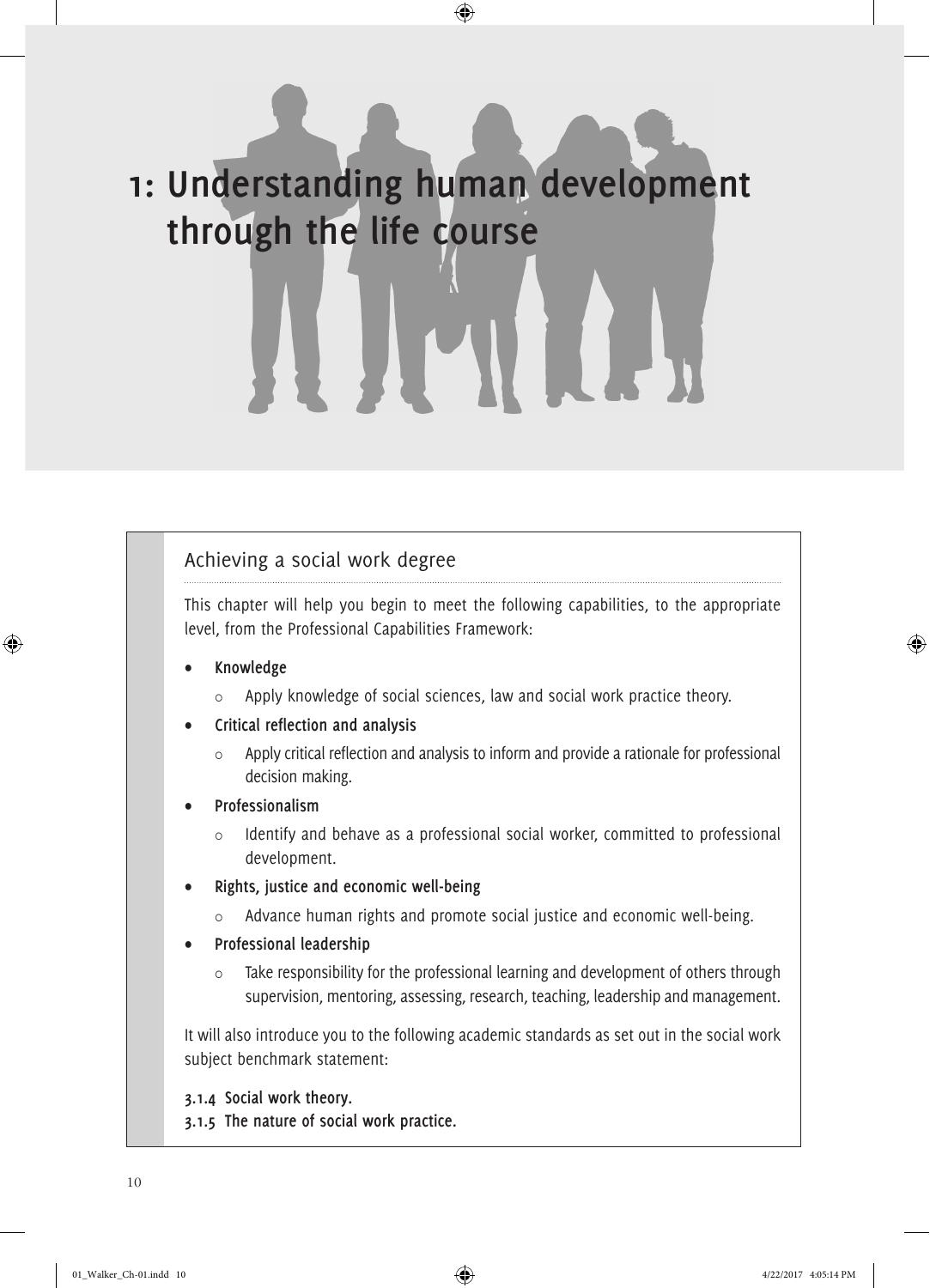## **Introduction**

In this first chapter, some of the key terms and perspectives that the book will develop in respect of life course development and social work practice are set out. The importance of human growth and development is outlined, in particular how it relates to social work practice. We shall be considering your own life course, how it has developed and how an understanding of this can help you in your social work practice. This chapter will cover why it is important to recognise your personal values and be aware of the impact that these may have on your practice. The critical importance of reflective practice will form an element of this discussion. The chapter will also look at some of the broad debates on human development as an introduction to the next chapter, which will examine in more detail different theoretical perspectives on how human beings become the people they are. It will show how the contribution of other professionals can enhance developmental knowledge, improving the social work response and thereby improving practice. In order to demonstrate the importance of knowledge and skills in human development for social work, this chapter will make the links between practice and public inquiries into health and social care practice in relation to specific cases.

 $\bigoplus$ 

Social work practice involves interactions with and between people, which are influenced by each person's life course and their experience and perceptions about their own life. Social workers need to understand people and how they develop, and place people's life situations in the context of the expectations of normal life course development. This will enable the worker to appreciate that a person's experience, their growth, development and life experiences have a direct impact on who they are and how they see their world.

The social work profession is based on the supposition that people can be helped and supported to change and grow as a result of their experiences. Service users consistently identify the importance of the knowledge, approach, relationships and the personal qualities of social workers (Beresford, 2007; Seden and Ross, 2007; Beresford *et al*., 2008; Manthorpe and Martineau, 2008; Doel, 2010; Oliver, 2010; Beresford *et al*., 2011; Winter, 2011). Working with service users involves comprehensively looking at the past, present and future of people's lives (Katz *et al*., 2012). The life course is conceptualised as a series of age-linked transitions that are embedded in social institutions – for example family, schools, work, church, government – and history, as conditions that influence the life course across time and place (Bengston *et al*., 2012). Therefore, in order for you to be sensitive and appropriate in your communications with people and in the services you offer and provide, you need to appreciate and understand their life course and what makes them who they are. Understanding how people grow and develop is central to the role and tasks of a professional social worker.

Social work is an activity that requires an ability to thrive and embrace dilemmas, conflicts, uncertainty and not knowing; practice is central to shaping the identity of social work:

⊕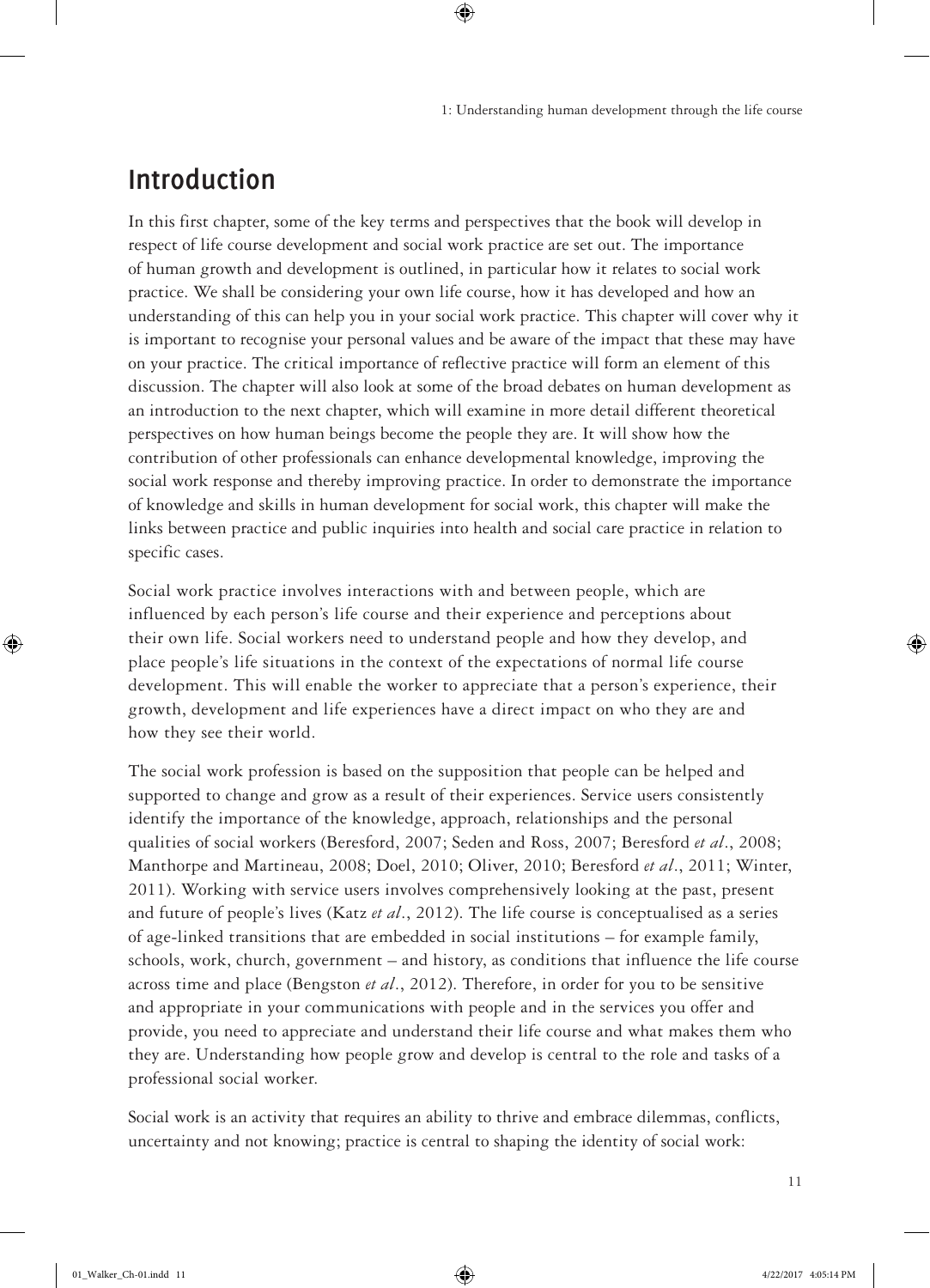*Social work derives from the society of which it is part. The preoccupation of social work with people and their social circumstances creates its main occupational risk – a lack of specificity, an inherent ambiguity.*

 $\circledast$ 

(Butrym, 1976, p. ix)

In acknowledging the constantly changing context of social work organisations and social work practice, Cree and Davis stress that:

*the necessary qualities of social workers do not change: their ability to listen to people,*  to advocate on behalf of others and see them in the context of their whole lives. These are *qualities that stand out in social work.*

(2007, p. 12)

# **Life course development and social work practice**

Development goes on throughout life. Because human beings are complex, the study of life course development is inter-disciplinary, drawing on many disciplines. These include biology, genetics, history, psychology, sociology, anthropology, philosophy, medicine and education.

As you learn about human development through this book and your further reading, you will come across a number of terms that may appear to describe similar concepts. In this section you will be introduced to some of the key words that are commonly related to this topic. The interpretation of those words and how they are used in this book will be explained.

Throughout the book a life course perspective is taken. This will be expanded upon in the next chapter when you consider theoretical approaches to the study of human development. Taking a life course perspective means adopting an approach that considers the whole of a person's life as offering opportunities for growth, development and change. You will notice that the words 'life course' are used; however, in other texts you will find the words 'life span' and 'life cycle' applied in similar contexts. Léonie Sugarman (2001) writes from a psychological perspective and adopts the term 'life-span development' as she discusses 'life-span developmental psychology'. Paul Baltes (1987), also a developmental psychologist, describes the concept of a 'life-span perspective'. You will read more about his ideas in Chapter 2. In contrast Erik Erikson (1997), another theorist whose approach is explored in the following chapters, writes about the 'life cycle' from a psychosocial approach. The term 'psychosocial' describes an approach that considers both the individual psychology and the social context of people's lives on their individual development. The psychosocial perspective enables social workers to consider the influences of the relationship between the internal world of the service user and the social environment in which they live (Howe, 2009; Oko 2011). Erikson describes the concept of 'life cycle' as implying '*some kind of self-completion*' (1997, p. 9). The use of the word

⊕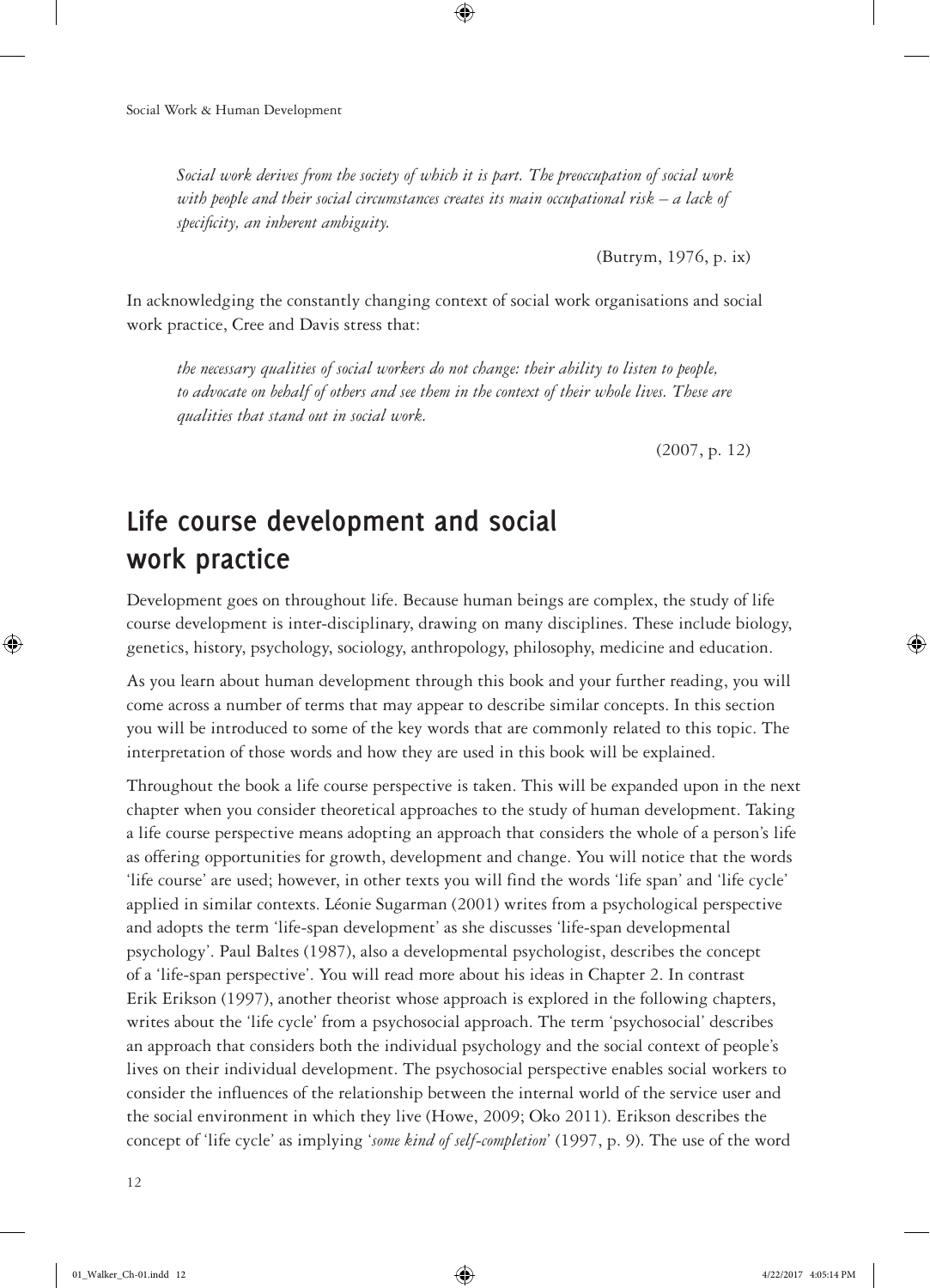'cycle' brings the notion of time and progression to life development, but it can be criticised for implying a circular process whereby in the later years of life there is a return to the dependency of childhood. Development is a lifelong concept and people's life course is rarely linear in its progression; further, our lives are shaped by political, economic, social, cultural and economic factors. Thus from psychosocial and sociological perspectives, the term 'life course' has become favoured and is the term that we shall adopt for the remainder of this book.

 $\bigoplus$ 

In order to develop your understanding of social work and human development the chapters that follow will introduce you to a range of theories, research and ideas. However, the underpinning philosophy of a life course perspective is emphasised, and its application to social work practice is developed through an understanding of the narrative approach. This narrative approach – or biographical approach as it is sometimes called – focuses on the individual's experiences through their own first-hand account of their life. Narrative social work can be defined as a 'conversation' between theory and practice, which can then lead to development in both social workers and service users (Roscoe *et al*., 2010). Within this book you will develop your knowledge and ideas by studying human life course development in the context of individuality and difference. You will learn about development in respect of people of differences in age, gender, levels of ability, race, ethnic and cultural background. However, where it has not been possible to cover each of these topics in detail, the significance of the narrative approach coupled with a whole of life course perspective is that stereotypical assumptions are challenged and diversity is valued. The narrative approach is explained further in Chapter 2.

## **Summary of definitions and key concepts**

**Development** A complex, continuous and progressive series of changes that occur as a result of maturation and experience.

**Life course** The progression and path an individual takes from conception to death.

**Life course perspective** A viewpoint that considers the whole of a life (from conception to death) as offering opportunities for growth, development and change.

**Life cycle** An alternative term used to describe the life course; this is now considered to be an out-of-date term.

**Life span** An alternative term used to describe the life course, often used in developmental psychology.

**Narrative or biographical approach** A way of working with individuals that focuses on the importance of their own first-hand account of their life, their experiences and the meanings they attach to them. Narrative social work can be viewed as a 'conversation' between theory and practice.

The ideas explained above will be considered in more detail as you progress through this book. In the next section you will consider your own life course, and what this has meant to you from your personal perspective, much as you would take a narrative approach with a service user.

⊕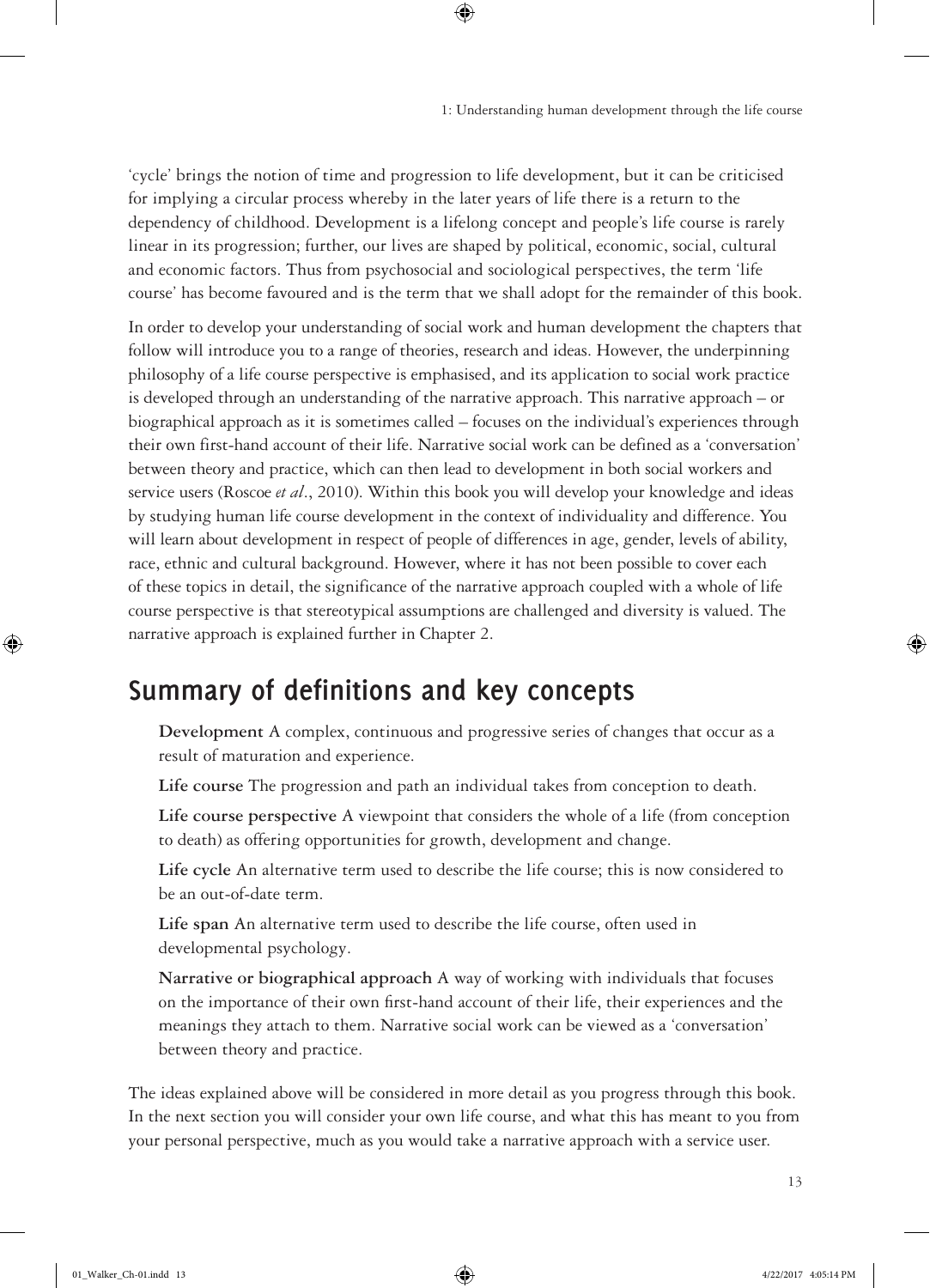# **Understanding your own life experiences**

To understand the impact of human growth and development on social work practice we will begin by asking you to look at your own life course development. Examining your own life, and the experiences that have influenced it, is an important stage in learning the significance of life course development. By understanding and making sense of your own life experience, you will be able to appreciate the importance of key events in shaping you as a person. We will begin by exploring that development.

 $\bigoplus$ 

#### Activity 1.1

Think about your own life, your childhood and the time you were growing up. By following the activities below, you will represent your life in a diagram:

- Draw a line to represent the 'ups' and 'downs' of your life so far.
- Now place those life events against the peaks and troughs of your line.
- Consider the line you have drawn, and identify for each of these points the main influencing factors – in other words what made the change happen, and were you able to make choices?

When you have completed this, consider your thoughts and feelings at these times (for example, 'happy', 'sad', 'excited', 'uncertain').



⊕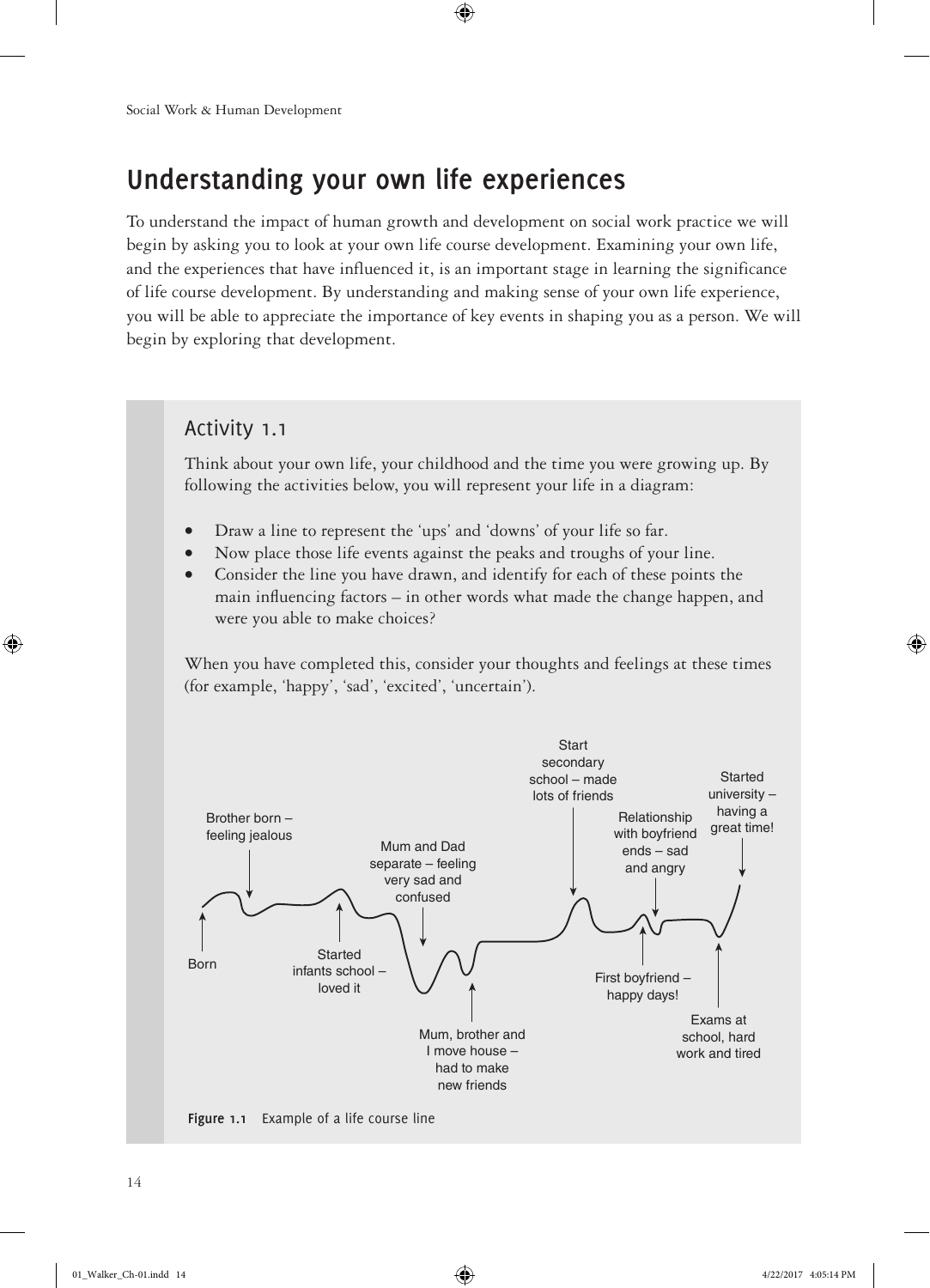#### **Comment**

Every person completing this activity will have drawn a different diagram. However, if you have the opportunity to compare the life course line that you have drawn with another person, perhaps another student, you are likely to find a number of common themes. Figure 1.1 is an example that we have completed.

 $\bigoplus$ 

You will find the concept of life road maps developed in Chapter 2 of *Social Work Practice*  (Parker and Bradley, 2014).

You may recognise many similarities that may be linked to events that have occurred at certain ages – for example, we are all dependent upon others for the first few years of our lives, and there may be other similar milestones in our lives, such as starting school, moving to secondary school, or biological developments such as puberty and so on. There will also be differences that may be linked to your history, age, class, gender, culture, disability and/or ethnicity – such as living in the same town all your life or moving around; the influence of family life events such as marriage, children or divorce; the impact of your race and culture on your upbringing and so on. Thinking about your own life, and making sense of the experiences you have had, will be invaluable in gaining some insight into the impact of your life course on your development and growth as a person.

You may feel that you have had a fairly uneventful life, or conversely that a lot has happened in your life. However, we have all experienced changes and obstacles. What you have been doing in this activity is identifying the personal and social impact of life events. These can also be called 'periods of transition', which are phases or stages within a person's life course when people move through life events.

All people will experience transitions in their lives. An example of this might be the impact that arises from choosing to go to university.

#### Activity 1.2

Think about the impact of making the decision to study at university. What influenced your decision? What impact has this had on your life and life style? What impact do you hope that gaining a qualification will have for your future life course?

#### **Comment**

Some of the issues you might have raised may be related to your family, friends, finance, where you live and so on. What will be apparent here is that this decision can be described as a major life decision as it will have been influenced by your past life experience, will have impacted on your immediate experience, and will significantly influence and impact on your future life experiences.

⊕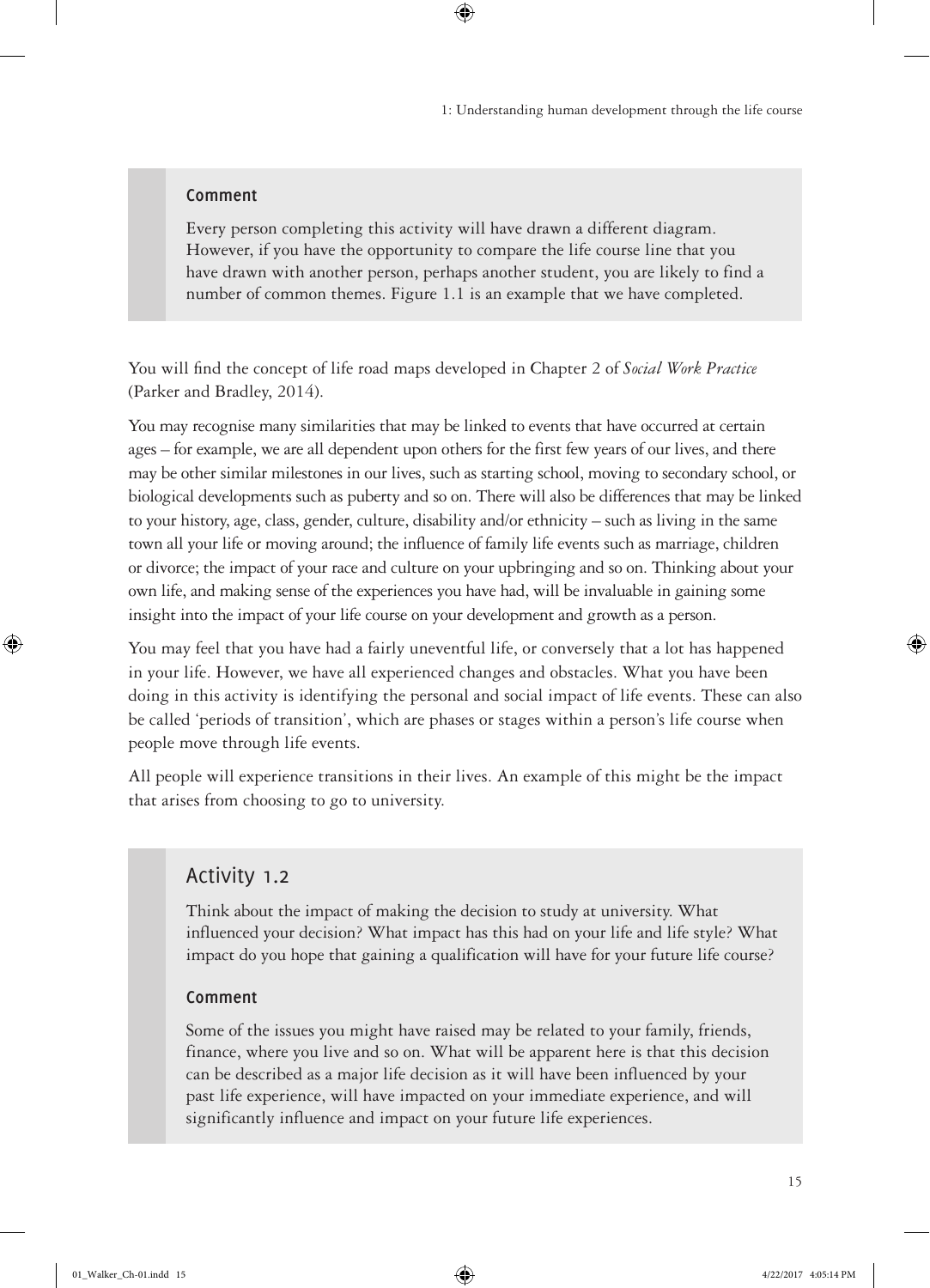Understanding the impact of transitions within a person's life course is important for social work practice in order to help us understand other people's lives. Although people may experience the same life event, their response to the transition and the decisions they make will be different. People will have different perceptions of what is happening to them as they move through a transition in their lives, and thus their response and the learning they gain from it will be different. For example, you may have enjoyed school, tolerated it or hated it. This could be due to your academic ability, the influence of your peers or the attitude and response of a particular teacher. People's response to these transitions may be different – for example, a response to 'hating' a particular teacher may have been that you took no part in the learning or it may have been to work hard to 'show them' what you could do. Biological and historical timings have consequences for our behaviours, outcomes and well-being. Thinking of life development in stages or points of crisis, which we all attempt to move through successfully, can assist us in understanding the challenges faced by people at various points in their lives.

⊕

You may be aware of people who have complex life issues but appear to cope with them, and other people who seem to be unable to cope with any issues within their lives. As social workers we need to recognise the opportunities to work with people through transition as an opportunity to grow. We also need to try to enable people to use these events to trigger change and move on and develop. People can have crises and still have happy and fulfilling lives. Additionally, there is the opportunity to support people through, for example: providing services; linking them with other people in similar positions for sharing and support; working with communities to promote change.

Case study 1.1 is an example of a major life transition.

#### Case study 1.1

Following a violent outburst from her children's father, resulting in her receiving broken ribs and a broken arm, Christine has moved into her mother's home with her children, Ashley (2 years) and Chloe (3 months). Ashley is 'clingy' and demanding. Christine finds it difficult to 'bond' with Chloe; she is fretful and difficult to feed. She is lonely and depressed, missing her friends and home. Christine's mother is very concerned about her daughter, and the children and the consequences for their future. Recently the children's father has been texting her, remonstrating with her to come home, stating that this was a one-off incident caused by stress at work, and would never happen again. He states that he wants to see the children. Christine does not want to return but feels too depressed and 'exhausted' to make any decisions.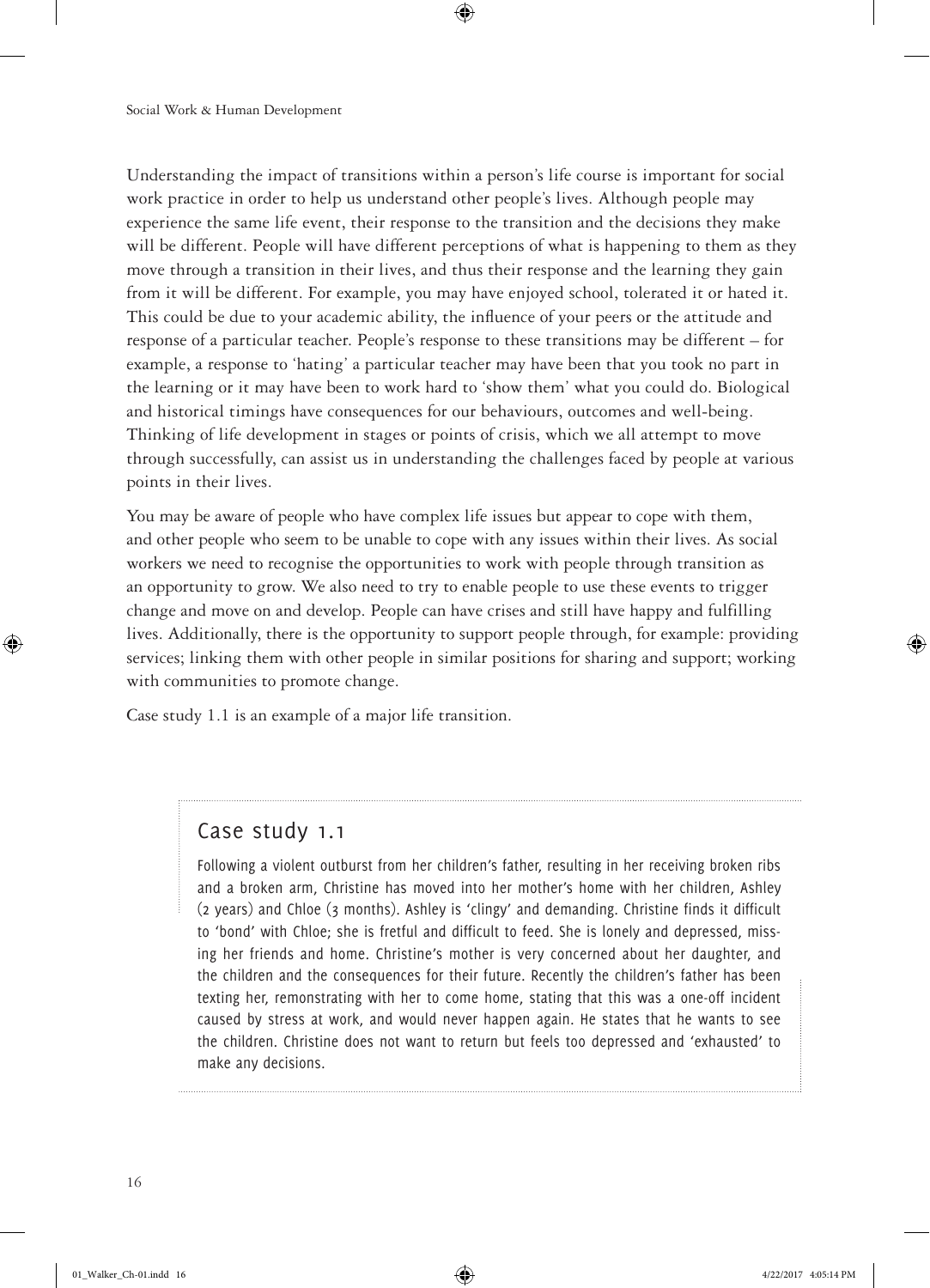#### Activity 1.3

Think about (reflect on) Case Study 1.1:

Write down the thoughts and emotions that you have experienced in considering this case.

 $\bigcirc$ 

- How might the individuals involved in this case be feeling?
- Which issues seem to be the significant ones? As a social worker for this case what might you be trying to achieve? What could be the consequences of this for Christine/her children/the children's father/Christine's mother/yourself?
- What do you need to do in order to make things better/improve the situation/ resolve the situation/feel better/get on better?
- What broader issues need to be considered if any action is to be successful? What might be the consequences of this action?

#### **Comment**

⊕

In the above activity you are being invited to reflect on the case which may have raised a whole range of different emotions: concern, shock, anger, helplessness, fear. You may have considered 'practical' aspects of help (e.g. access to legal advice) as well as 'emotional support' issues (e.g. support for Christine in coming to terms with her previous, current and future situation; issues in relation to the psychological, social and emotional welfare of the children). You could have found this a difficult activity, and practically you may be feeling that you need further information, including evidence from research and supervision, and advice from experienced key professionals, to address some of these questions.

Life course development demonstrates some key principles (Bengston *et al*., 2012). Our lives are embedded in relationships with others and influenced by them. There is an interconnectedness of lives, particularly across the generations; for example, the factors that influenced our grandparents' choices may have an influence on where you live, the work your family is involved in, the language you speak. Historical and social events can create opportunities and constraints that can impact on choices and behaviours, changing the direction of lives.

People make choices within the opportunities and constraints of their own lives – for example, the family, community and cultural aspects that influence and impact on our lives. As social workers we do need to recognise and promote opportunities to support people as active agents in their own lives. For example, as social workers we should respect, uphold, and defend each person's physical, psychological, emotional and spiritual integrity and well-being; respect, promote and support

*(Continued)*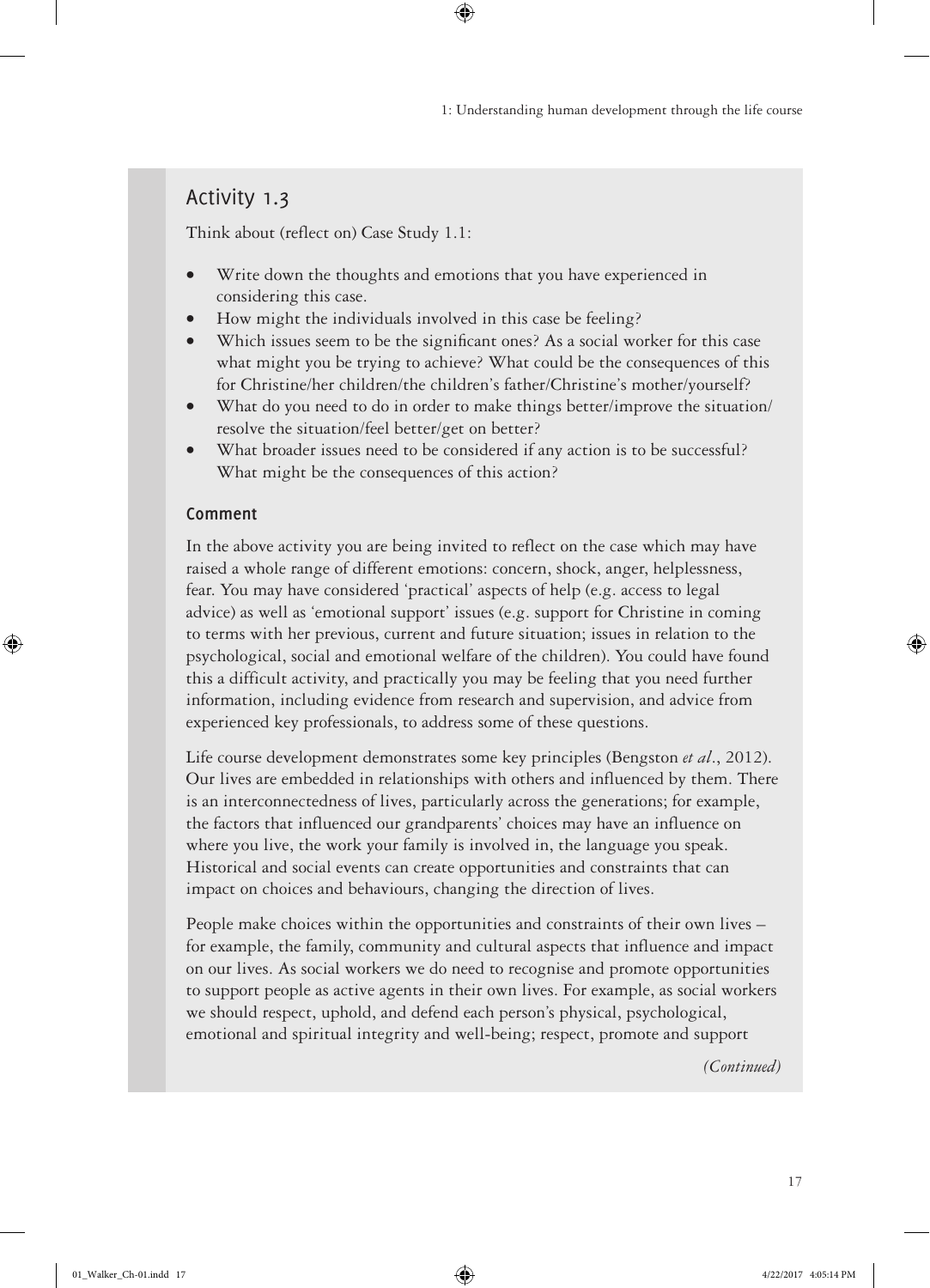#### *(Continued)*

people's dignity and choice (as far as this does not threaten the rights, safety and legitimate interests of others); and empower people to be involved in decisions affecting their lives (British Association of Social Work (BASW), 2012). Human development, relationships and events have consequences throughout our lives, for example as their being cumulative in providing advantages and disadvantages. Structural inequalities can have a profound impact on people's lives. For example, the Joseph Rowntree Foundation report 'Monitoring poverty and social exclusion 2016' (Tinson *et al*., 2016) identifies the alarming concentration between poverty and disability, the risks of poverty for the growing numbers of people living in the private rented sector, and the continuing rise in poverty for those who work. The Marmot Report, commissioned by the Secretary of State for Health, examines the most effective evidence base for reducing health inequalities in England. Marmot identifies that '*inequalities in health arise because of inequalities in society – in the condition in which people are born, grow, live, work and age*' (2010, p. 16).

⊕

An important aspect of your practice as a social work student and a social worker is that of 'reflective practice' (Schön, 1983/1987). The notion of reflection is evident in many different disciplines (for example, for education or health professionals). Reflective practice means fundamentally thinking about (reflecting on) your approach before, during and after any intervention. It seems to include such complex activities as 'learning from experiences', 'thinking about', 'turning back on self', and 'deconstructing'. Schön (ibid.) describes technical rationality (rules) and professional artistry (reflection in action), and for him very often the 'theory' or rules espoused by practitioners are quite different from the 'theory' or assumptions embedded in the actual practices of professionals. Reflective practice therefore involves an ability to be aware of the 'theory' or assumptions involved in professional practice in order to close the gap between what is espoused and what is enacted in an effort to improve both. Fook (2002) suggests that reflective practice involves learning from experience by examining fundamental assumptions and reintegrating experiences (as well as reformulating meaning and principles for living), resulting in new guidelines for action.

#### Case study 1.1 continued

Following a visit by the Health Visitor to support Christine and monitor the children, Christine allowed her to contact the local Family Support Team. The social worker visited and provided support and advice. They have planned together ways in which Christine and her children can move forward with their lives: this has included opportunities to talk about her feelings and

⊕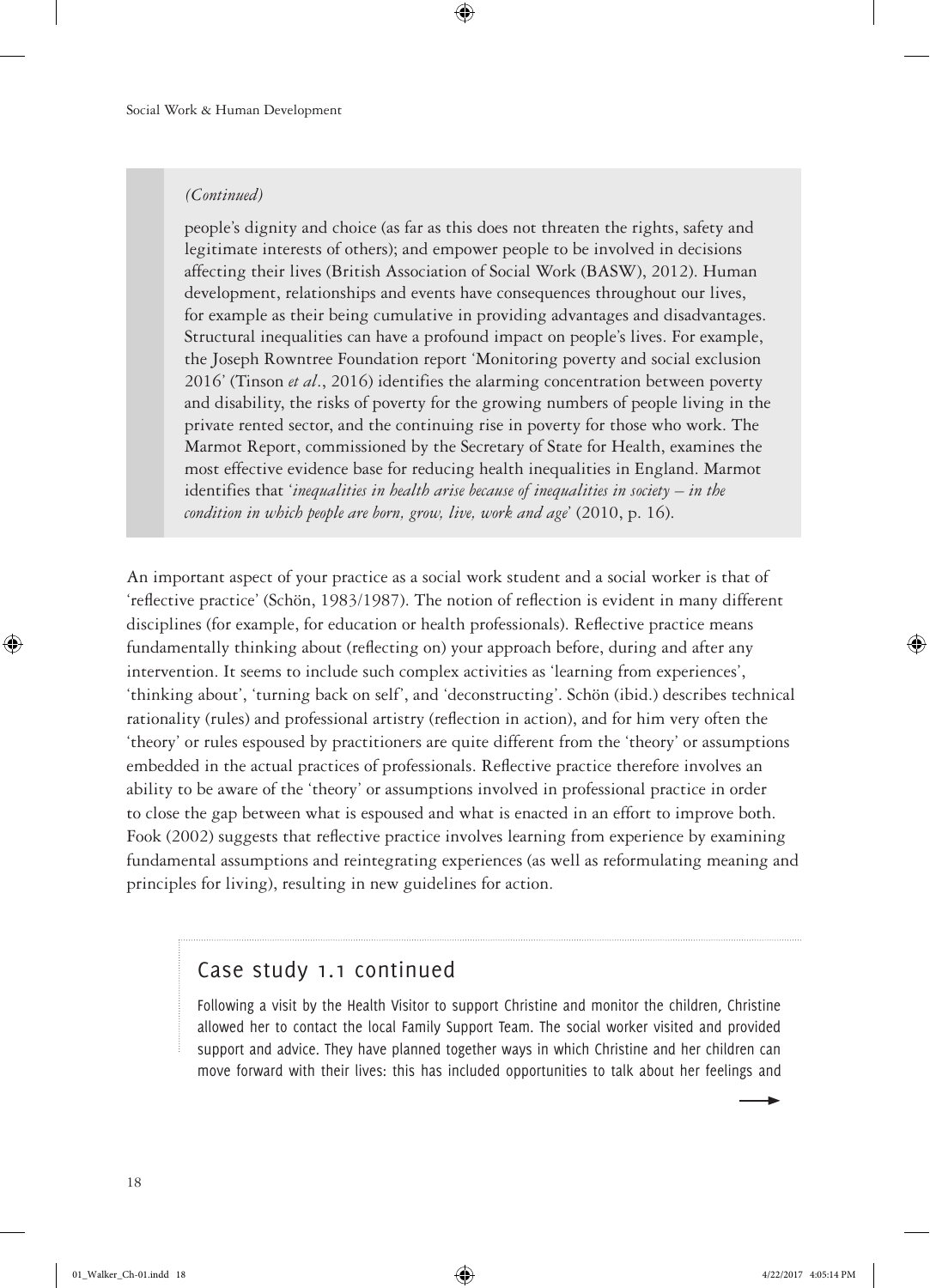concerns; seeking legal advice in relation to the children's welfare; identifying a playgroup for Ashley; and help with seeking her own accommodation. In addition the social worker has arranged for Christine to attend a support group at the Women's Centre, providing her with an opportunity to share her experiences with people in a similar position, to learn ways to cope and to develop strategies for the future.

 $\bigoplus$ 

As social workers we also need to recognise the impact of our own role and decisions as they impact on people's lives and major life transitions. Potentially, professional intervention itself can have an impact on a person's life development (for example, where someone who experiences mental ill health is made the subject of a compulsory admission to hospital under the mental health legislation). Whilst this may be in the best interest of their safety and the safety of others, the potential impact on that individual's life and life course could be enormous. Equally, a lack of social work intervention or poor practice, when working with young people moving from foster or residential care to independence, can impede their progress through this important transition period. Therefore the potential for social work interventions to interrupt and damage individual life courses is considerable.

Reflective practice is concerned with thinking about (reflecting on) the best approach before, during and after any intervention. Thus, as a social worker, you recapture the experience, think about your practice in the situation, and then evaluate it. This requires you to be aware of the knowledge, experience and skills that inform your actions and decisions and how you apply them to your practice. Personal and professional values will underpin every aspect of this practice.

# **The impact of values on understanding human development**

As we have seen so far, our own life experiences help us understand a great deal about the experience, shape and course of our lives. This experience has helped to shape the person that we each become and our responses and choices. Our beliefs and values are deep-rooted and impact on the way we live our lives. It is critical that we recognise and acknowledge that impact on our professional practice as it could shape our attitudes and responses to others.

Being aware of the impact of people's life experiences on their values, beliefs and their own identity can also help us make sense of other people's lives and life courses (for example, through understanding and sharing experiences with others, such as the experience of going to school, being a teenager, studying at university and so on). However, we should not make assumptions that our experiences are the same as everyone else's. Everyone's experience is unique and his or her interpretation of it will be different. Whilst our own experiences are

⊕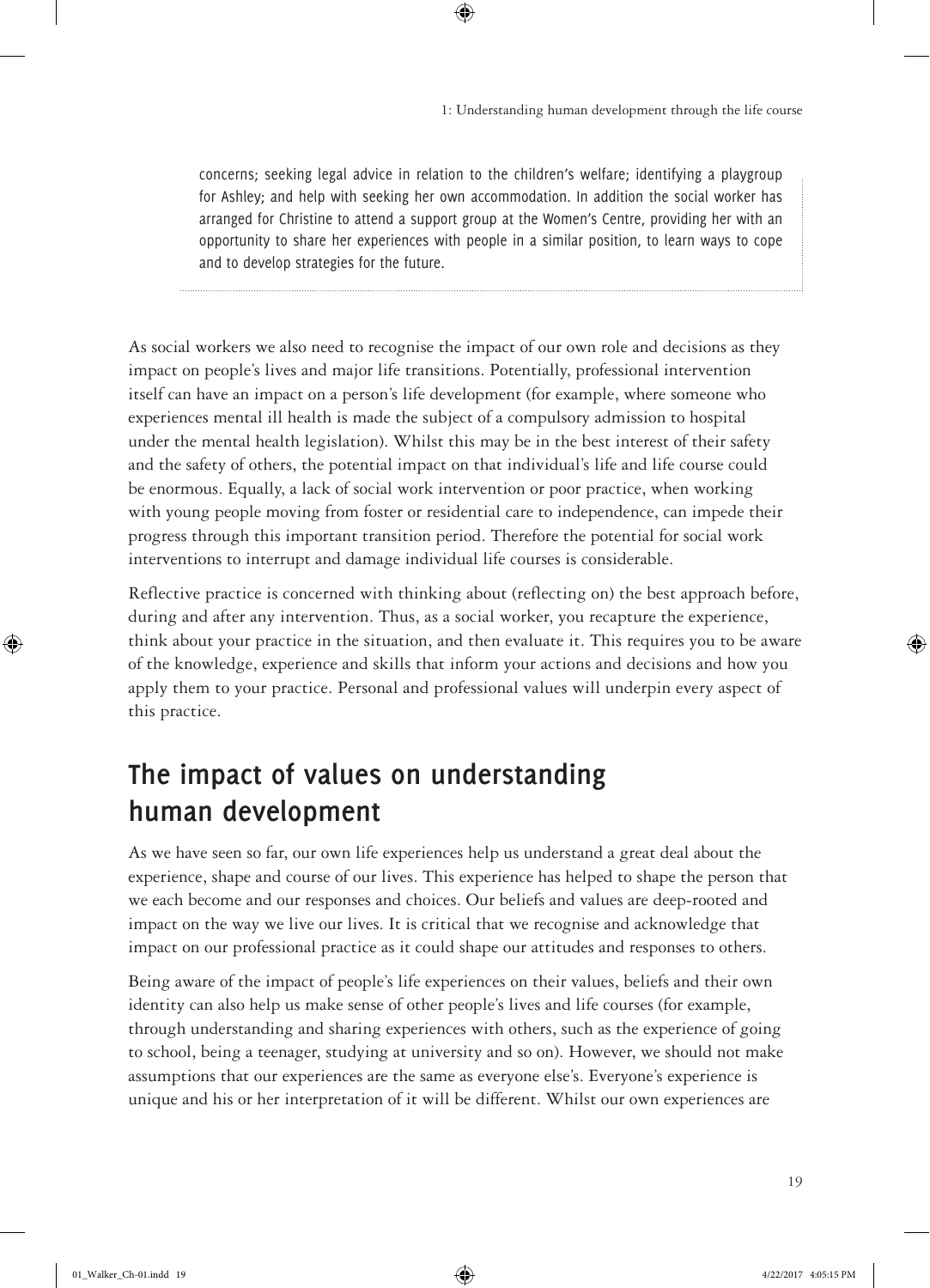important, this is not sufficient in itself as a criterion on which to base our understanding of others. We cannot assume that we know everything on the basis of those experiences. At a personal level, for example, it may be hard to understand how an adult can sexually abuse a child or how one person can be violent towards another. It is important that we recognise how our own life experiences impact on our understanding of other people's situations and shape our personal values, beliefs and assumptions of others.

 $\bigcirc$ 

To give you an example of how a particular value and belief, which has developed through a person's life course experiences, may impact upon their thoughts and practices as a social worker or student, we shall briefly consider religion. Gilligan and Furness (2006) reported on research undertaken with social work students and practitioners to explore the role of religion and spirituality in social work practice. The following research summary utilises short extracts taken from their research findings.

#### Research summary

*As humans, we internalise many of our early beliefs. Our actions and behaviour tend to be shaped by our experiences and to some extent by the dominant religious legacies that have become enmeshed with and translated into the cultural traditions, rituals and customs of communities.*

(Gilligan and Furness, 2006, p. 625)

*A (further) comparison of responses from students to specific interventions suggests a fairly consistent pattern between particular groups; 64 per cent of the Muslim students considered 'The use of religious or spiritual language or concepts' as potentially appropriate, in contrast to only 25 per cent of Christian students and 36 per cent of those holding no current beliefs. Also, a higher number of Muslim students considered 'Recommending participation in a religious or spiritual program' and 'Participation in a client's rituals as an intervention' as potentially appropriate. This difference seems likely to result from the fact that religious beliefs and customs are central to the lives of Muslims and that they are, as a result, more likely to recognise the potential importance of religion and spirituality in the lives of others. However, while most of the Christian students saw the intervention 'Helping clients develop ritual as an intervention (e.g. visiting graves of relatives, house blessings, etc.)' as potentially appropriate, most Muslim students did not, possibly because of the essentially euro-centric nature of the examples offered.*

(ibid., pp. 631–632)

In summarising the findings of their research into the role of religion and spirituality in social work practice Gilligan and Furness state that:

⊕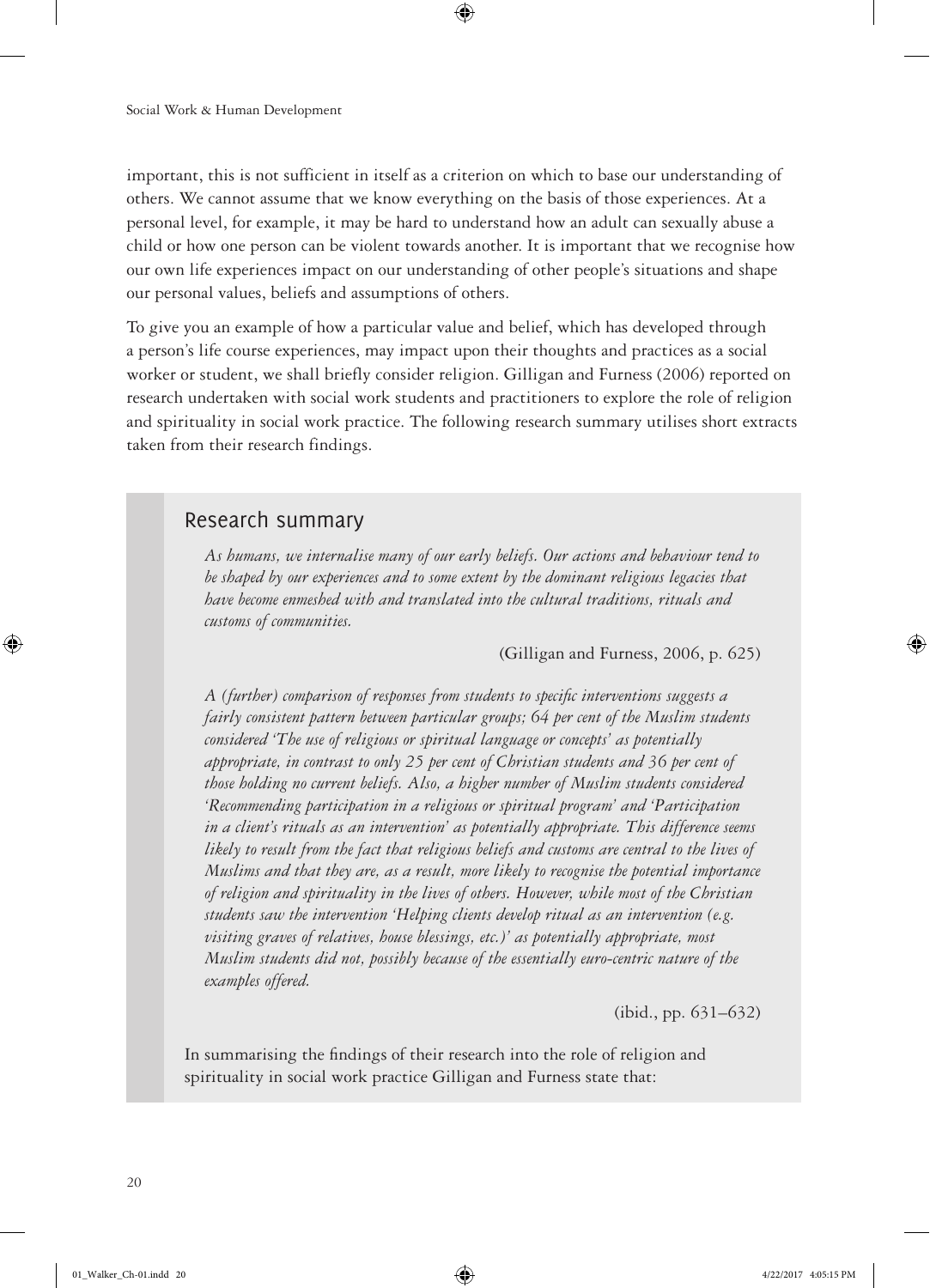*there is a clear need for all social work practitioners and educators to give greater priority to exploring the potential significance of religious and spiritual beliefs in their training, in their professional practice and in the lives and perspectives of service users and colleagues. Social workers need to be able to respond appropriately to the needs of all service users, including those for whom religious and spiritual beliefs are crucial. 'Culturally competent' practice depends, amongst other things, on an understanding and appreciation of the impact of faith and belief.*

 $\bigcirc$ 

(ibid., p. 617)

In a later research study with social work students undertaken by Mulder (2015), he highlights that a lack of knowledge can generate religious discrimination, potentially restricting the quality of service delivery. Participants also noted the need for cultural competence in working with populations of diverse spiritual and religious traditions and practices.

The significance of taking account of and valuing difference in people's life courses, cultures, own beliefs and experiences was highlighted through the report into the death of Victoria Climbié.

#### Case study 1.2

Victoria Climbié died on 25 February 2000, aged 8 years and 3 months. Her aunt and partner were subsequently convicted of her murder and are serving sentences of life imprisonment. A number of professionals had contact with Victoria, her aunt and partner, including Social Services. On 20 April 2001, Lord Laming was appointed by two secretaries of state to conduct three statutory inquiries. Together they would become known as the Victoria Climbié Inquiry (Laming, 2003). This report has raised significant practice issues and has also been the conduit for a widespread reform of services for children and families (see *Every Child Matters: Change for Children* (DfES, 2004)). Evidence from the Victoria Climbié Inquiry indicated that a lack of understanding of cultural difference, by a range of different professionals, contributed to the death of this child (Laming, 2003, cited in Gilligan and Furness, 2006, p. 634).

Cultural competency is a balance between ethnocentrism and cultural relativism (Korbin, 2007). 'Ethnocentrism' is the belief that your own cultural beliefs and practices are preferable and superior to all others. The danger here is that there is an assumption of a single standard for practice and that it imposes the beliefs or behaviours of the dominant culture on all

⊕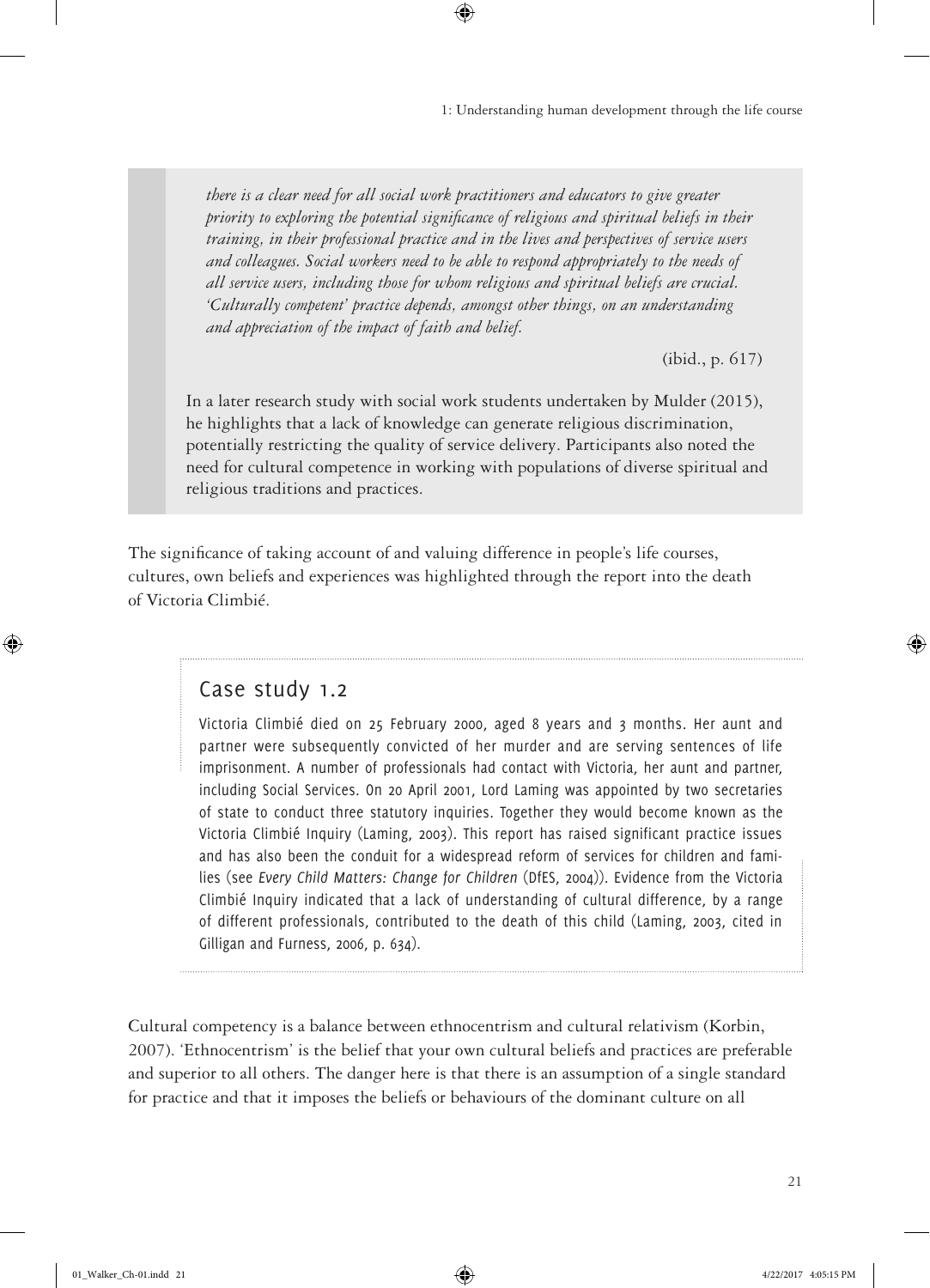the population. We may therefore misidentify cultural practice as poor practice. Cultural relativism is the belief that every culture must be viewed as equal to all others and that culturally sanctioned behaviours cannot be judged by the standards of another culture. We therefore may assume that all behaviours and beliefs are culturally relevant.

 $\bigcirc$ 

Cultural competence in life course development allows us to keep a focus on the needs of the service users. We need to be able to distinguish between a healthy child or adult and one whose development is being impaired because of their circumstances (for example, because of abuse or neglect). Further, whilst we need to be sensitive to, acknowledge, respect and take account of culture and diversity, we also need to see past this to identify any actual or potential impairment to health and development. In complex circumstances, such as were identified in the circumstances that led to the death of Victoria Climbié, this can be challenging; however, being culturally sensitive and competent as a professional social worker is essential.

Cultural competency evolves over time through the process of attaining cultural knowledge, and becoming aware of when cultural mores, values, beliefs and practices are being demonstrated; sensitivity to these behaviours is consciously occurring, and one purposely utilises culturally-based techniques in practice with service users and in service delivery. Cultural competence involves such things as developing relevant knowledge and skill; being sensitive, open-minded and respectful; seeking appropriate advice and support; and being aware of the impact of oppression, racism and racial abuse on others and how to challenge this.

Case Study 1.3 highlights the case of Steven Hoskin, who was murdered by people who targeted him because of his learning disability.

#### Case study 1.3

In July 2006, Steven Hoskin was found dead at the bottom of a 100-foot railway viaduct in St Austell, Cornwall. On the night of his death, he had been tortured by five people for hours before his death, suffering various injuries inflicted upon him. His murder was a culmination of an ongoing series of abuses occurring over a period of months. Steven was a 38-year-old man with learning disabilities and numerous agencies and organisations came into contact with him throughout his lifetime. He had serious mental health issues and was in contact with a number of agencies as a result. He was also regarded by several agencies not as a vulnerable adult but as a perpetrator of anti-social behaviour and worse. He had been charged and convicted of assault, and was known to be verbally abusive when drunk. There were complaints from neighbours about noise emanating from his bedsit. He was experienced as being at the heart of many and repeated social and health problems where he lived (Flynn [for Cornwall Adult Protection Committee], 2007).

⊕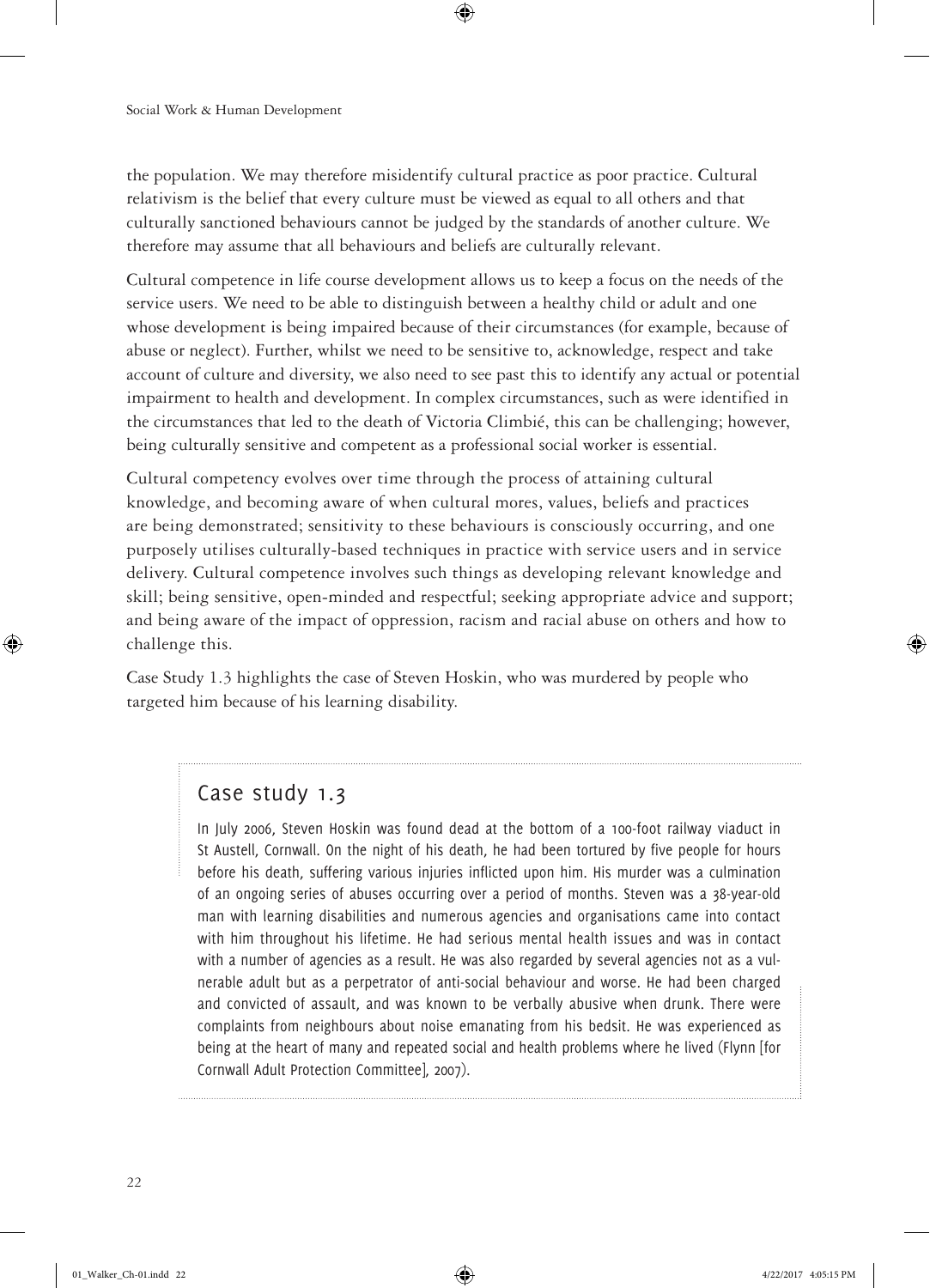Case Study 1.3 provides us with an opportunity to reflect on the importance of safeguarding vulnerable adults. Everyone has the right to live as independently as possible, and being able to take risks is part of everyday living. Individuals are an active force in constructing and shaping their own life courses through the choices and action taken; this can be referred to as 'human agency'. But social workers have a significant role in ensuring that safeguarding processes are in place to prevent vulnerable individuals coming to harm. Grant (2012) reminds us that taking a life course perspective with vulnerable adults incorporates the key dimension of 'temporality' (timing in life course) into practitioner thinking, in which we need to take account of individual biographies in understanding their present experiences, as well as consideration of the past and its potential impact on the future. This means it is important to examine the factors that shape the evolving experience across the life course. As such we need to develop a capacity for *anticipatory thinking and intervention* (Grant, 2012, p. 230) when safeguarding individuals.

 $\bigoplus$ 

The research, case studies and examples shown in this chapter provide powerful lessons for us to reflect upon. Within our practice we need to ensure that we balance our personal beliefs and values about how we should live our lives – such as those based on religion and culture – with those of the service users and carers we work with. Further, we need to recognise how life course considerations may support an understanding of the context in which abuse takes place, the impact of time (past, present and future) on the life course, and the safeguarding practice that might then need to follow.

# **Ways of explaining human life course development**

So far in this chapter you have considered how your own life course experiences may have influenced your growth and development; you have also explored the significance of personal beliefs and values in understanding the individual and the critical importance of developing skills in reflective practice.

#### Case study 1.4

Kayleigh is 14 years of age, living on a large inner city estate which has a reputation for anti-social behaviour from young people, with use of alcohol and other drugs. Kayleigh helps her mum as much as she can in caring for the home and looking after her younger brothers and sister. Kayleigh's teachers describe her as very able and, up until recently, she has been progressing well in her studies. Over the last few months her school attendance has

⊕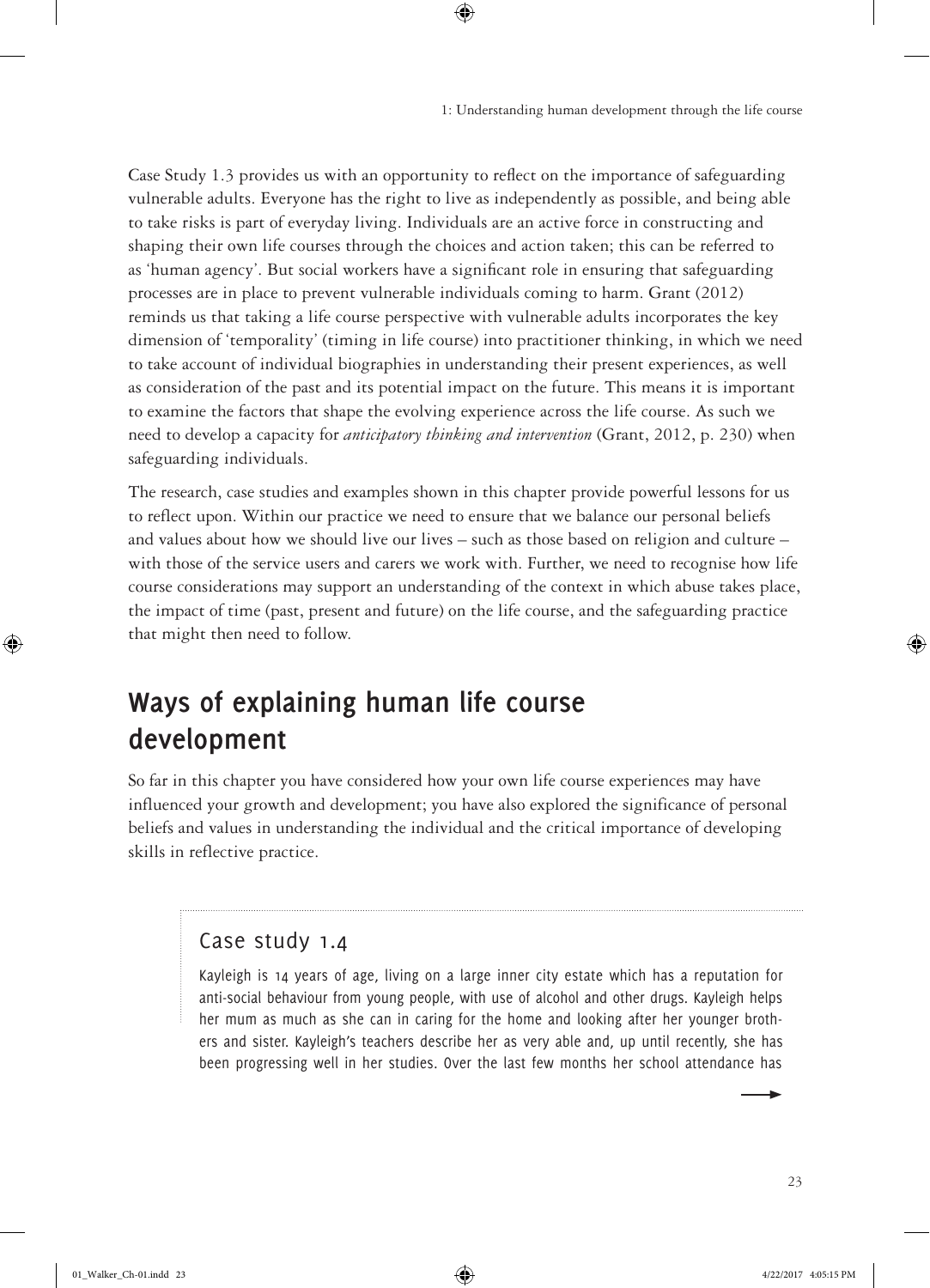become sporadic; she complains about being bored and has begun to stay out late into the night. Sonia, her mother, is a regular user of alcohol and other drugs, supporting her habit by dealing in soft drugs. Sonia's mother died five years ago of causes linked to her alcohol dependency. Kayleigh's father, John, has been in and out of prison for most of Kayleigh's life, and is currently serving an eight-year jail sentence for drug offences. John's mother supports Kayleigh and her mother as much as she can, but she has poor physical health. John's stepfather has a history of violence towards his mother and now lives in another part of the country with a new family.

 $\bigcirc$ 

#### Activity 1.4

Think about the range of responses that Kayleigh's situation raises from you and answer the following questions:

- How do you feel about Kayleigh and her situation?
- What might Kayleigh feel about her life?
- What might Kayleigh's family feel about her?
- How might the public/society feel about Kayleigh/young people and alcohol and other drug use?

#### **Comment**

⊕

While you will have had to make judgements based on very limited information, it almost certainly will have raised a range of different views and dilemmas for you. Your response to this activity will not only be concerned with considering your professional response and values, it will also be influenced by your personal values and beliefs (for example, some people may feel that Kayleigh's behaviour is a 'cry for help'; others may feel that there are aspects of 'normal' behaviour for young adolescents, especially those with Kayleigh's background and circumstances; others may feel this is unacceptable behaviour that needs to be dealt with by public agencies such as the police). As a professional social worker you will need to think about how you can balance the support, care and rights of young people against your responsibility and accountabilities to the community and wider society.

Within Case Study 1.4 there seems to be some indication in Kayleigh's background that certain of her characteristics are part of her biological make-up. We also need to consider how individuals are influenced by their upbringing and surroundings.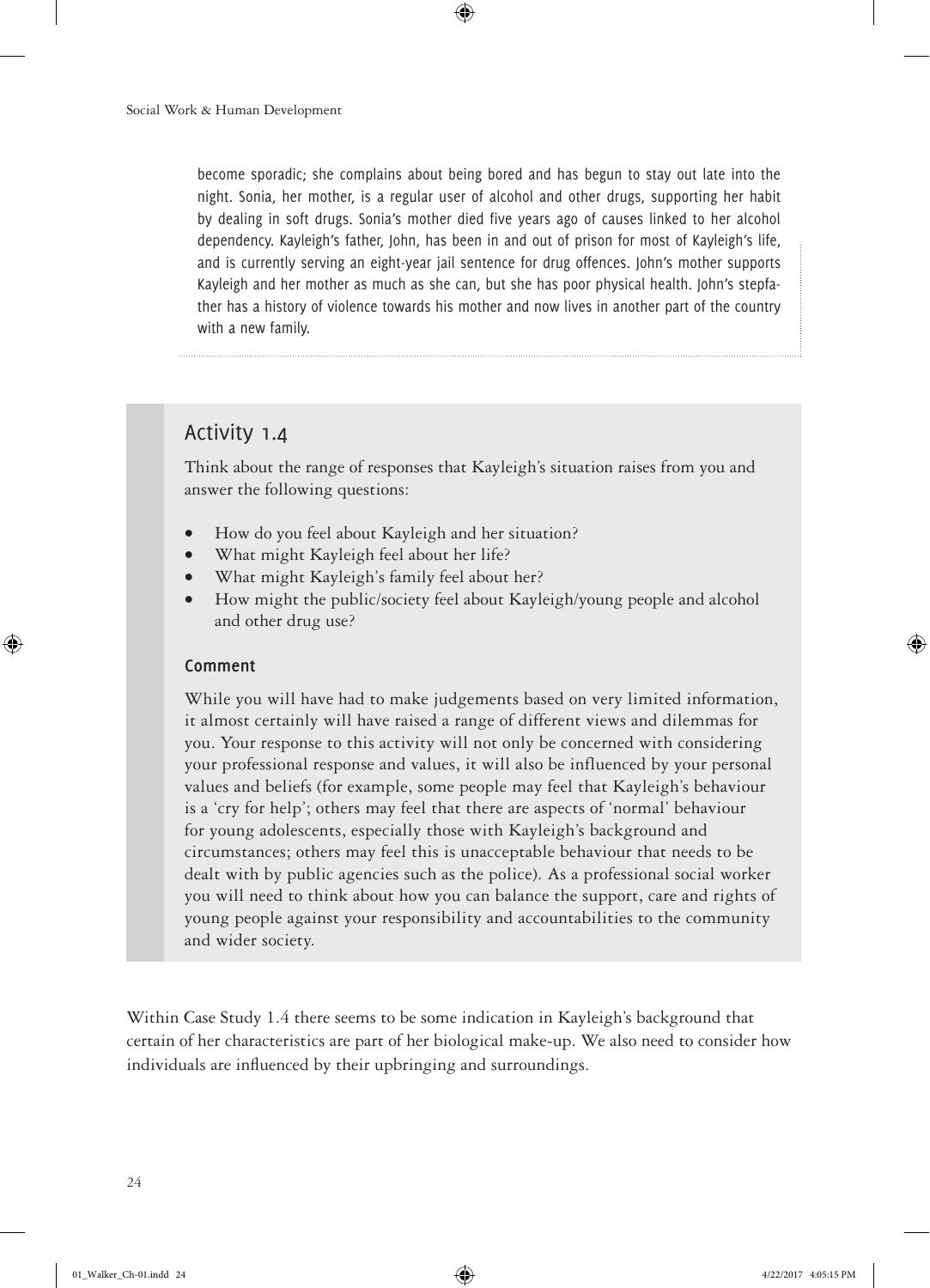#### Case study 1.4 continued

As a child Sonia attended a special unit for children with emotional and behavioural difficulties. Sonia and her younger brothers and sisters spent periods of time in care because of their parents' neglectful behaviour, linked to their mental health issues. John's own background was more stable until the death of his father in a car accident when he was three years old, and his mother's marriage to his stepfather when he was seven, who was physically and emotionally abusive towards his mother. At 14 years of age John spent increasing time away from home, with groups of other young people, including Sonia, becoming involved in drug use and dealing. At the age of 15 Sonia gave birth to Kayleigh.

 $\bigoplus$ 

Following this Sonia and John began to live together, living in a series of bed and breakfasts and a hostel for homeless people. In order to survive and have money for their increased drug use, John would steal and Sonia would work occasionally as a prostitute. Sonia suffered from serious postnatal depression after giving birth, which deepened into clinical depression when John was imprisoned for two years for a drug-related offence, when Kayleigh was six months old. Sonia's depression has been accompanied by binge drinking, leading to various periods of outpatient treatment and hospitalisation. Kayleigh was placed in the care of a series of relatives. Her parents finally obtained a council house when Kayleigh was three years old. By the age of 5 Kayleigh had two brothers and a sister. Although her parents are still together, they have a volatile relationship. The family continue to have an erratic lifestyle, largely due to her parents' drug and alcohol use. Since John was sent to prison, Sonia has been earning money to fund her drug and alcohol use through prostitution in her own home; one of the men recently tried to kiss Kayleigh and this has frightened her. Kayleigh has being attending school on a regular basis and is considered an 'able' student; lately her attendance has been giving cause for concern. She is a member of a local 'gang', a group of young people who are involved in shoplifting from local shops, using alcohol and experimenting with 'soft' drug use. They hang out at a local park, verbally abusing and bullying the children who come to play there.

#### Activity 1.5

Now you know more about Kayleigh's situation, list possible explanations for her behaviours.

#### **Comment**

You may have come up with a number of ideas. Your thoughts are likely to arise from two main perspectives. Perhaps you thought that Kayleigh's behaviour was caused by some natural, inborn predisposition for bad behaviour that was part of her individual make-up. Or perhaps you thought that her childhood, background and upbringing had led to some of these behaviours.

⊕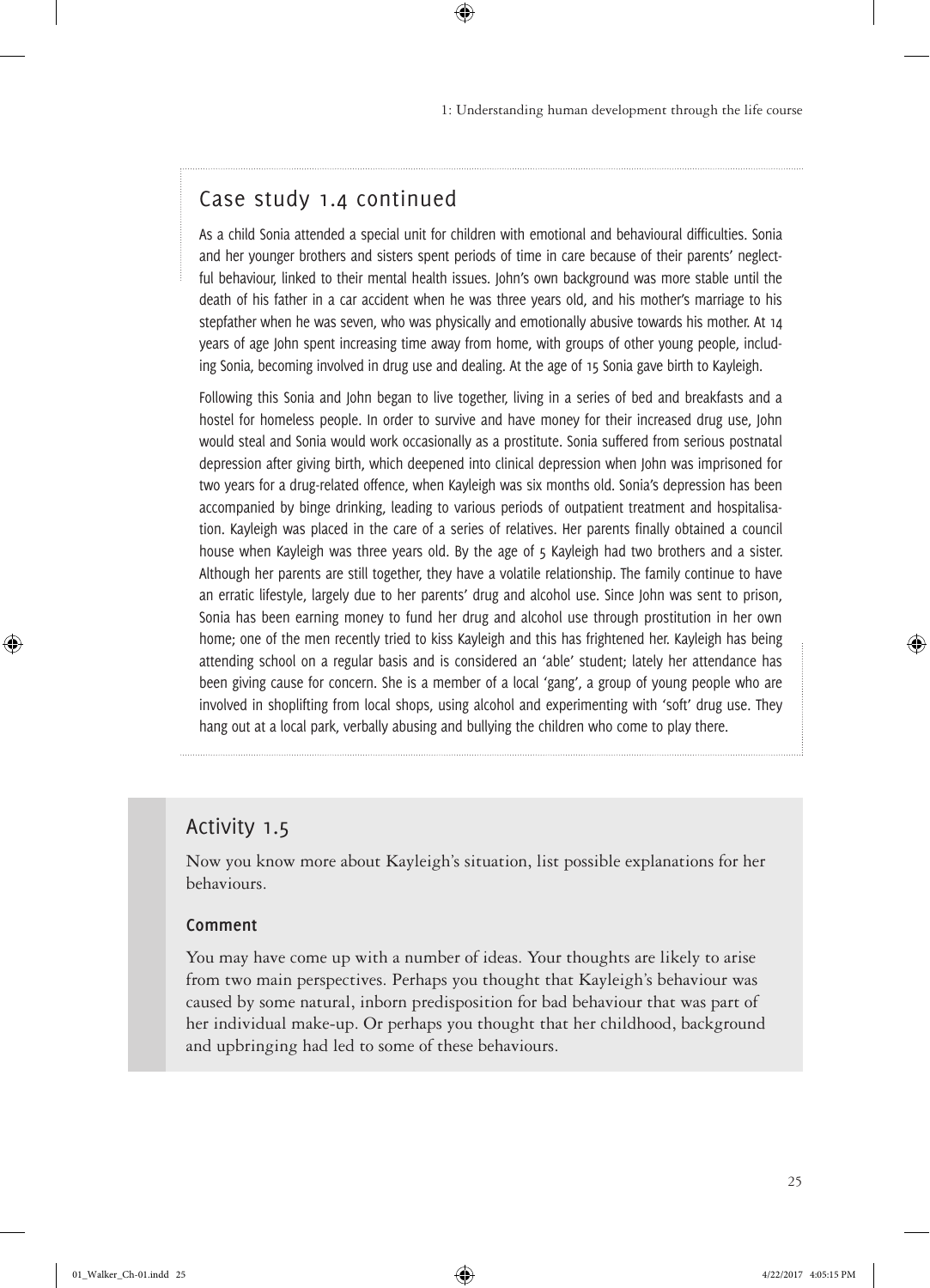These two explanations are examples of opposing theories that attempt to account for individual behaviours and qualities. This is known as the 'nature or nurture' debate.

The 'nature' viewpoint argues that our genes predetermine who we are and our characteristics are inherited. We have inborn biological characteristics that are hereditary from our birthparents at the point of conception. There is certainly significant evidence to suggest that some of our characteristics are inherited, such as intelligence and personality. However the danger in adopting this perspective is that it assumes change is not possible – we are the way we are and there is little we can do about this.

⊕

The 'nurture' viewpoint argues that fundamentally our environment, the influence of culture and social context, experiences and the way we are brought up influence our development – the complex forces of the physical and social world that influence our biological make-up and psychological experiences before and after birth. Evidence can be found of this in patterns of family behaviour (for example, whether family members are 'introvert' or 'extrovert', the way they demonstrate affection to one another and others). Yet does this argument stereotype individuals and families into certain 'types'? For example, in some 'extrovert families' there may be an individual who is extremely introverted.

#### Activity 1.6

⊕

You may wish to reflect on your own background and family and consider which aspects of your/your families' personality reflect 'nature' or 'nurture'. How might you account for 'differences' between family members? Can you identify ways in which your upbringing influences your values and beliefs?

#### Case study 1.4 continued

Jill is Kayleigh's aunt, her father John's sister. She is married to a software development consultant and they live in a pleasant home in the suburbs of the city. Jill and her husband have offered to care for Kayleigh. They have an active lifestyle and, although they have no children, appear committed to Kayleigh and supporting a change in her behaviour, believing that their lives and lifestyle can present a positive model for her.

#### **Comment**

This case example raises a number of fundamental questions: are people's behaviour and actions predetermined? How do we 'inherit' our behaviour? What effect does the environment we grow up in have on our behaviour and actions? Some people would argue that genes and the family we come from will determine the way we make choices and therefore the causes of our behaviour are predetermined, such as the way we live our lives. Others would argue that it is 'free will' – that we change by our own efforts.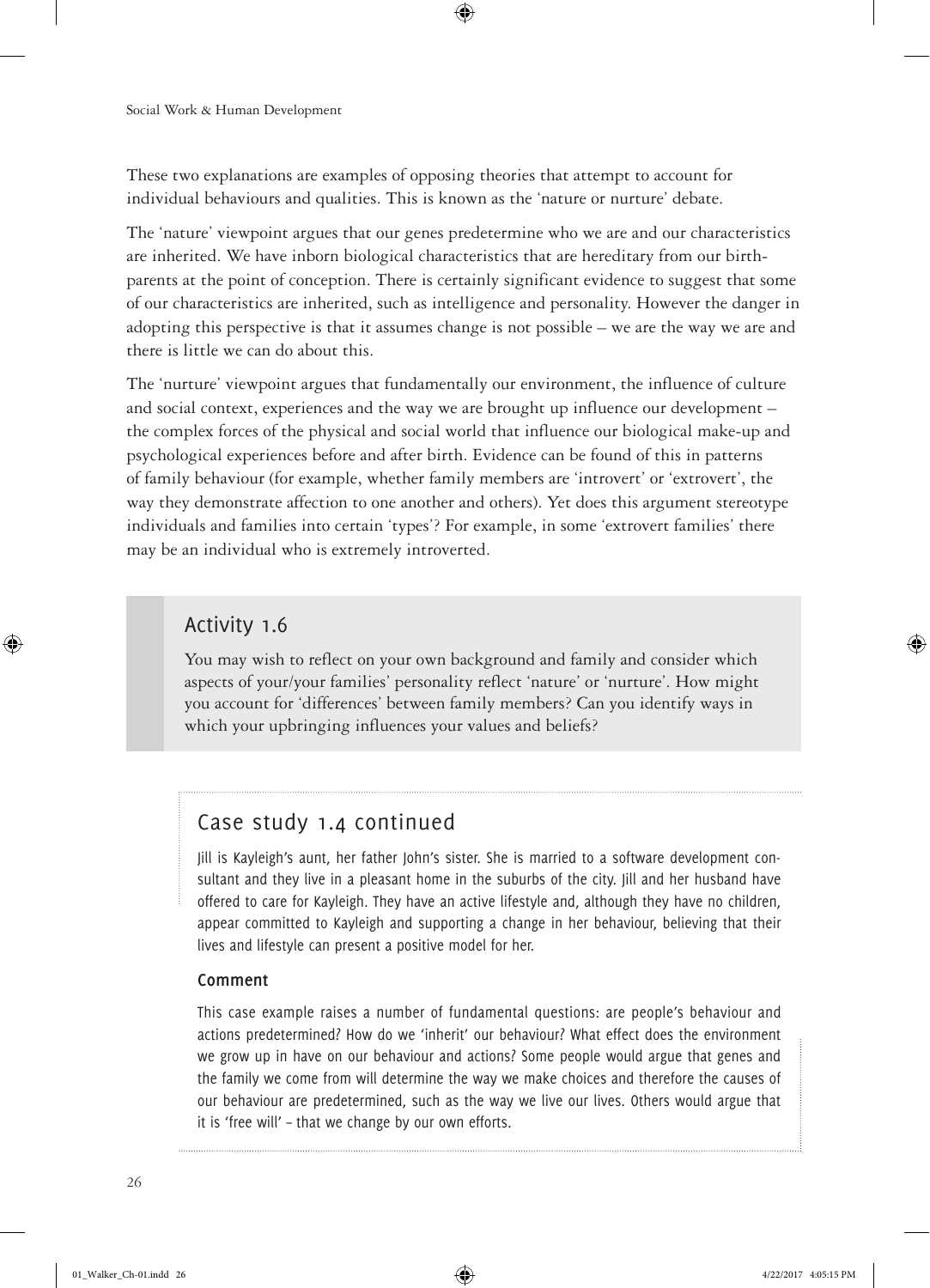The issues this case raises show that it is too simplistic to argue from one point of view. It is most likely that a complex interaction between a range of factors contributes to who we are, for example:

 $\bigcirc$ 

- the genes that we inherit;
- our physical appearance and characteristics, such as the way we look;
- our behaviour, which may attract a favourable or unfavourable response;
- the way we are brought up, such as by a range of carers;
- environmental factors, such as the area we live in, the food we eat;
- our cultural background and appearance;
- cultural stereotypes, such as those associated with age, the social class we are judged to come from;
- cultural values: each culture has certain values associated with different ages;
- role changes: attitudes towards different ages are greatly influenced by the roles that are played, such as for those who have retired, social attitudes are less sympathetic;
- our personal experiences;
- the choices we make:

⊕

- the opportunities that come our way;
- the impact of other people on and in our lives.

As you have been thinking about Kayleigh, her behaviours and her family, you have been examining different aspects of her situation and this shows how difficult it can be to understand people's life courses, the influences upon them and the complex events they may have been through.

The exploration of these 'nature' and 'nurture' theories in this chapter has introduced you to one of the fundamental broad debates on human development. Within Chapter 2 of this book we shall be looking in more detail at the key theoretical models used to help us understand development across the life course and consider how theory is applied to social work practice. One of the benefits of looking at different theoretical ideas is that it gives us a wider perspective, taking us beyond our own particular life experiences.

# **Interprofessional practice**

We have seen, therefore, that social workers need to be open to a range of interpretations, critical approaches, theories and debates in relation to life course development in order to understand their use in practice. Social work practice within a human life course development context is no different. The logical consequence of taking this approach and developing an understanding of theories from a range of disciplines is that social work practitioners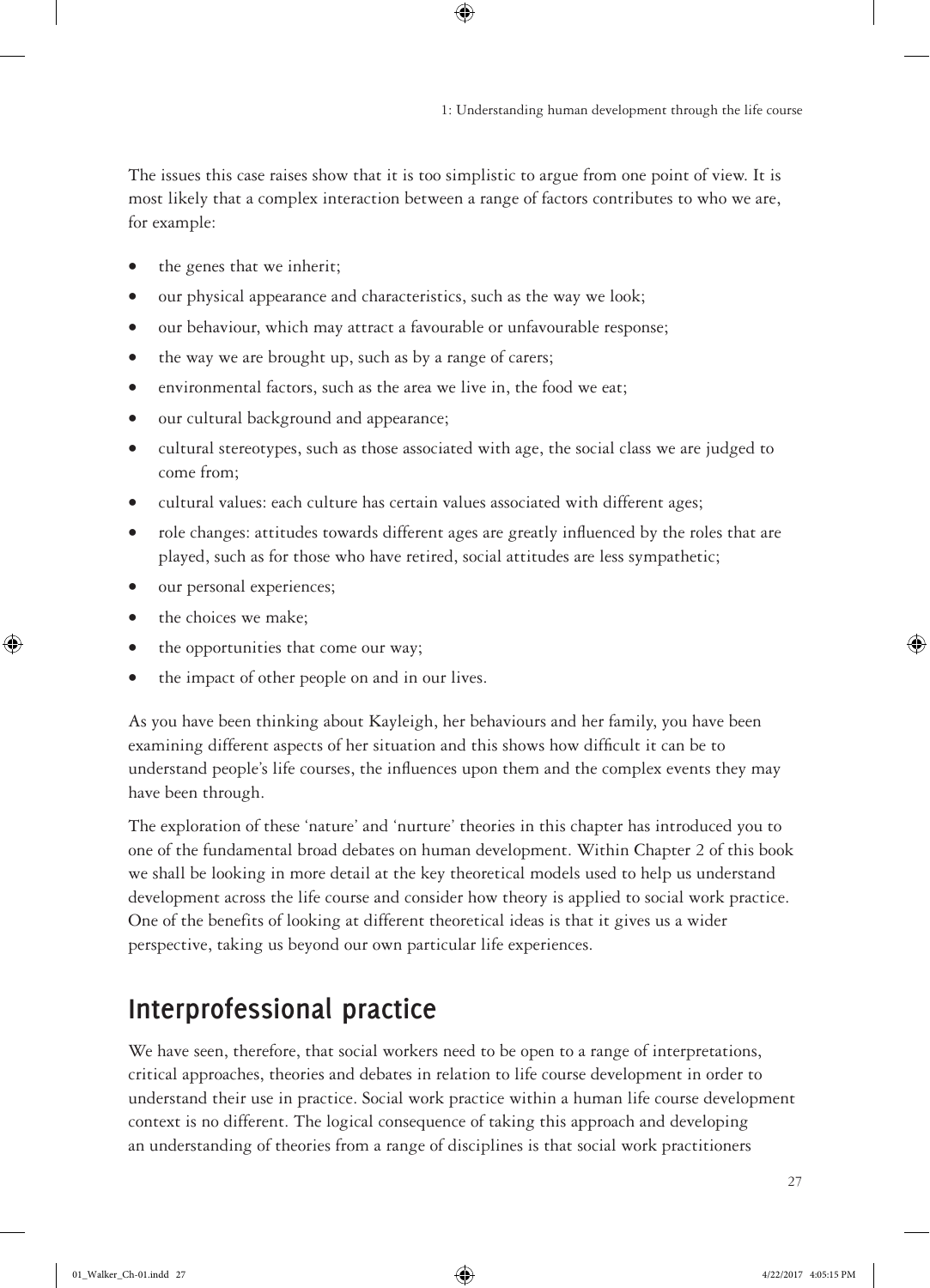will take a holistic approach to their practice. This means taking account of every aspect of an individual's life – in other words, building up an understanding of the whole person. A truly holistic understanding of an individual's circumstances can only be achieved by working in partnership with other professional disciplines, with service users and their carers. Interprofessional practice will enable us to bring together a range of knowledge and understanding about all the different aspects of a service user's life, and thereby ensure a holistic approach to practice.

 $\bigcirc$ 

We have already highlighted the case of Stephen Hoskins (Flynn, 2007). The review into his death highlighted the complexity of the case and the various interventions by professionals. Professionals' systems failed to bring together this information into a coherent 'whole' that could be communicated between the different agencies to ensure a shared assessment and understanding of Stephen's needs.

The importance of taking all perspectives into account has been highlighted by a number of inquiries into the serious harm or death of children. This has been highlighted by the Victoria Climbié Inquiry that was referred to previously:

*It is deeply disturbing that during the days and months following her initial contact with Ealing Housing Department's Homeless Persons Unit, Victoria was known to no less than two further housing authorities, four social services departments, two child protection teams of the Metropolitan Police Service (MPS), a specialist centre managed by the NSPCC, and she was admitted to two different hospitals because of suspected deliberate harm. The dreadful reality was that these services knew little or nothing more about Victoria at the end of the process than they did when she was first referred to Ealing Social Services by the Homeless Persons Unit in April 1999.*

(Laming, 2003, p. 3, para. 1.16)

Davies and Ward (2011), in their review of research on identifying and responding to child maltreatment, highlighted studies which demonstrated that proactive social work can be very effective, with better outcomes for children where there is evidence of careful assessment, thoughtful planning and proactive case management. They highlight the importance of theories of child development as a central element, particularly in demonstrating the consequences of maltreatment on children's mental and physical health, learning and education, socialisation and life chances (ibid., p. 5).

We have provided this example to demonstrate one aspect of the significance of interprofessional working. It can be seen that there are many different professional perspectives and areas of knowledge which need to be brought together and co-ordinated. Within social work, therefore, if we are to ensure good practice, we need to work across disciplines, taking account of all aspects of an individual's life course in developing a holistic approach to social work practice.

⊕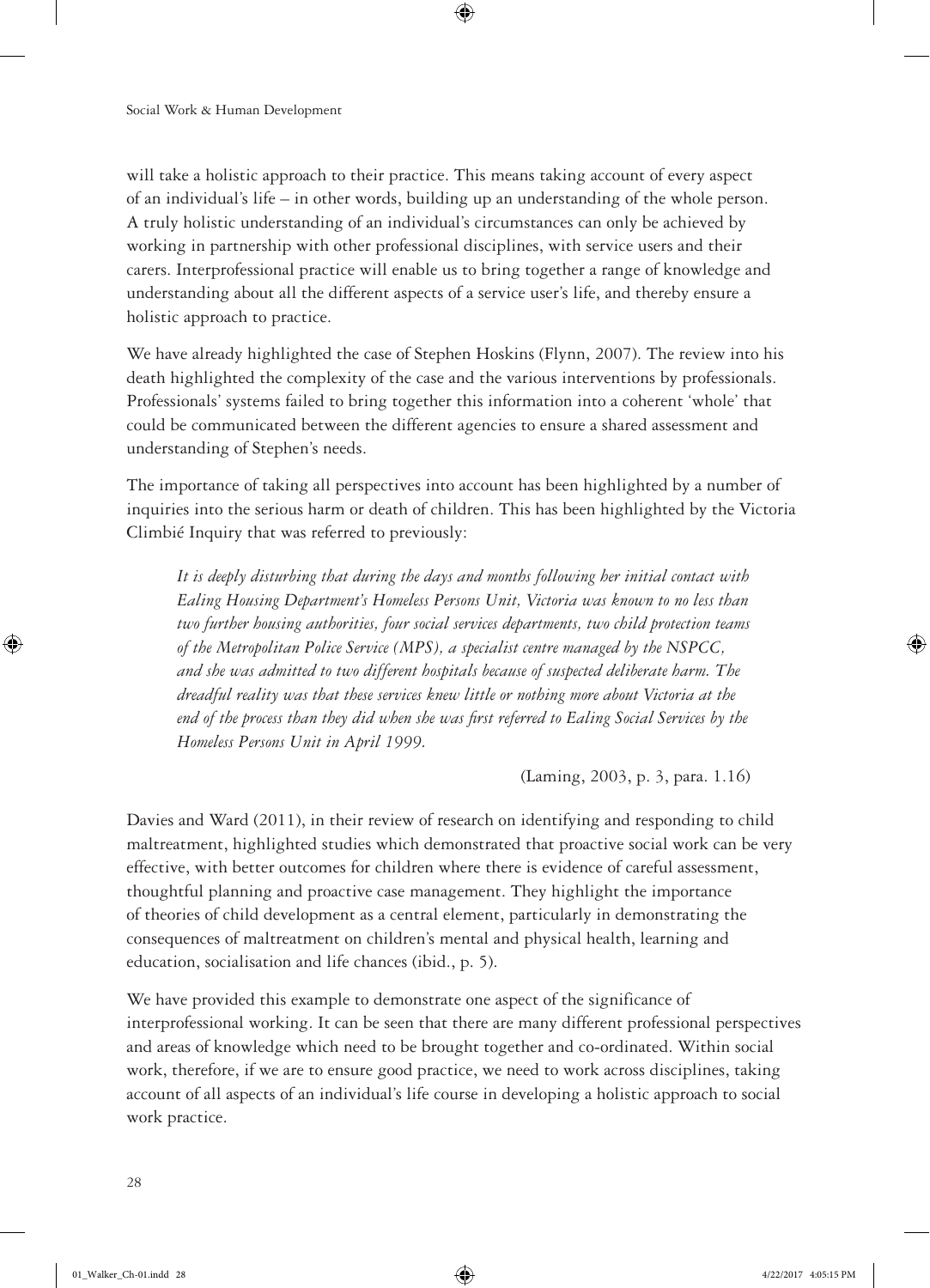#### Reflection point

- What do I know, or can I do now, that I did not know or could not do before I did this section of studying?
- Is there anything I do not understand or want to explore further?
- What else do I need to know to extend my professional development and learning in this area?

 $\bigoplus$ 

#### Chapter summary

Life course development is about each one of us and our life experiences from birth to death. It is important that social workers understand about human growth and development and the impact that this has on individuals, their experiences, and their own interpretations of their lives.

This chapter began by introducing you to some of the terms that are used in the study of human life course development. We also explained the importance of taking a life course perspective and supporting this with the application of a narrative approach to practice. These concepts are core features of the book and are revisited in its later chapters.

Social workers need to understand their own life course development and the significance that this has had on the values and beliefs that they have developed themselves. This will enable individual professionals to be aware of the significance of taking a nonjudgemental approach to practice. Social work practice must take account of individual, social and cultural differences, otherwise it risks being oppressive and discriminatory. Therefore, social workers must also use their background knowledge and skills to enable service users to express their own interpretations of their life courses and their impact on the situations in which they find themselves.

As well as an awareness of the course your own life has taken, social work practitioners need to have a wide range of knowledge from a span of theoretical disciplines to ensure that all aspects of an individual's make-up are considered and appreciated when working with them. In this chapter, we have shown how a number of formal inquiries into health and care practices, following specific incidents of concern, have identified how knowledge and understanding of human development and growth can improve social work practice. By using appropriate skills, involving service users and working in partnership across professional disciplines, poor practice and resultant mistakes can be reduced and the overall understanding of individual service users' needs will be greatly enhanced.

*(Continued)*

⊕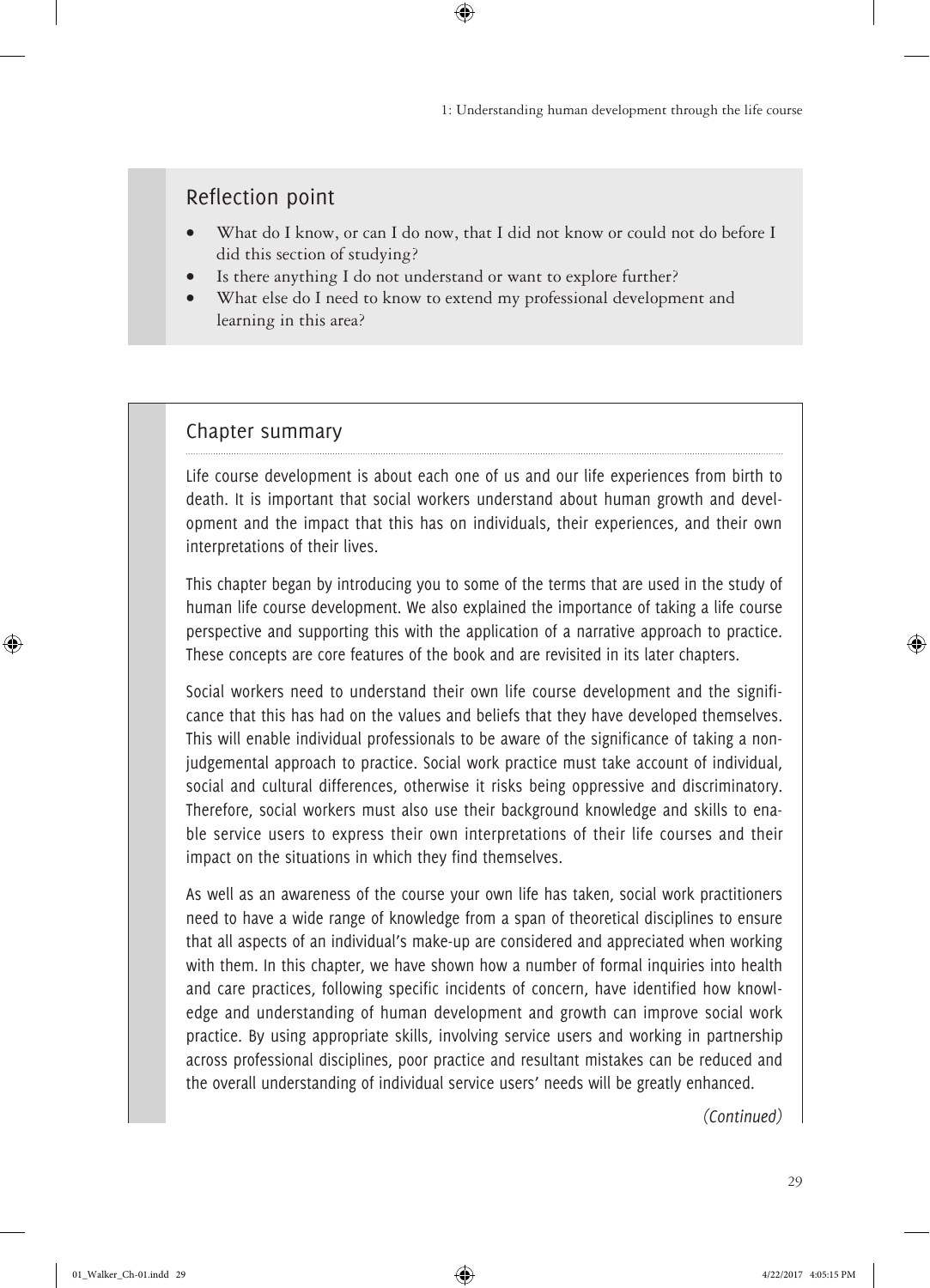#### *(Continued)*

In the next chapter we shall explore theoretical perspectives in more depth, outlining the models commonly used by social workers and other professionals when working with people in a variety of settings. We shall develop the concepts outlined in this chapter and begin to compare and contrast these models and apply them to familiar social work practice situations. This will form a link to the subsequent chapters which will deal with more specific areas of social work practice, with Chapters 3 and 4 focusing on social work practice with children, young people and their families, and Chapter 5 exploring social work practice with adolescents. Chapter 6 will develop your knowledge of life course development in early and middle adulthood, and the final chapter will concentrate on practice with older people and their families.

 $\bigcirc$ 

#### Further reading

⊕

Gaine, C (2010) *Equality and Diversity in Social Work Practice.* London: Sage.

This book acts as a guide for students in developing an understanding of different social and cultural groups, illustrating how the social work value base can be a central part of such understanding.

Horner, N (2016) *What is Social Work?* (5th edn). London: Sage.

This social work text explores the foundations of social care in the UK, how it evolved and why. It answers key questions on mental health, working with older people, working with families and children, directions for social care, and the implications of interprofessional working.

Howe, D (2008) *The Emotionally Intelligent Social Worker*. Basingstoke: Palgrave Macmillan.

David Howe explains the theory of emotional intelligence, its vital practical value and the importance of understanding and managing emotions for effective professional practice.

Parrott, L (2014) *Values and Ethics in Social Work Practice* (3rd edn). London: Sage.

This text identifies current issues in social work and applies an ethical dimension. These issues are then investigated further within an anti-discriminatory framework and against the background of the code of practice for social care workers and employers. Traditional value perspectives are clearly explained and current developments in virtue theory and the ethics of care for social work are also introduced.

Ruch, G, Turney, D and Ward, A (eds) (2010) *Relationship Based Social Work*: *Getting to the Heart of Practice.* London: Jessica Kingsley.

This book provides a thorough guide to relationship-based practice in social work. Relationship-based practice is founded on the idea that human relationships are of paramount importance and should be at the heart of all good social work practice.